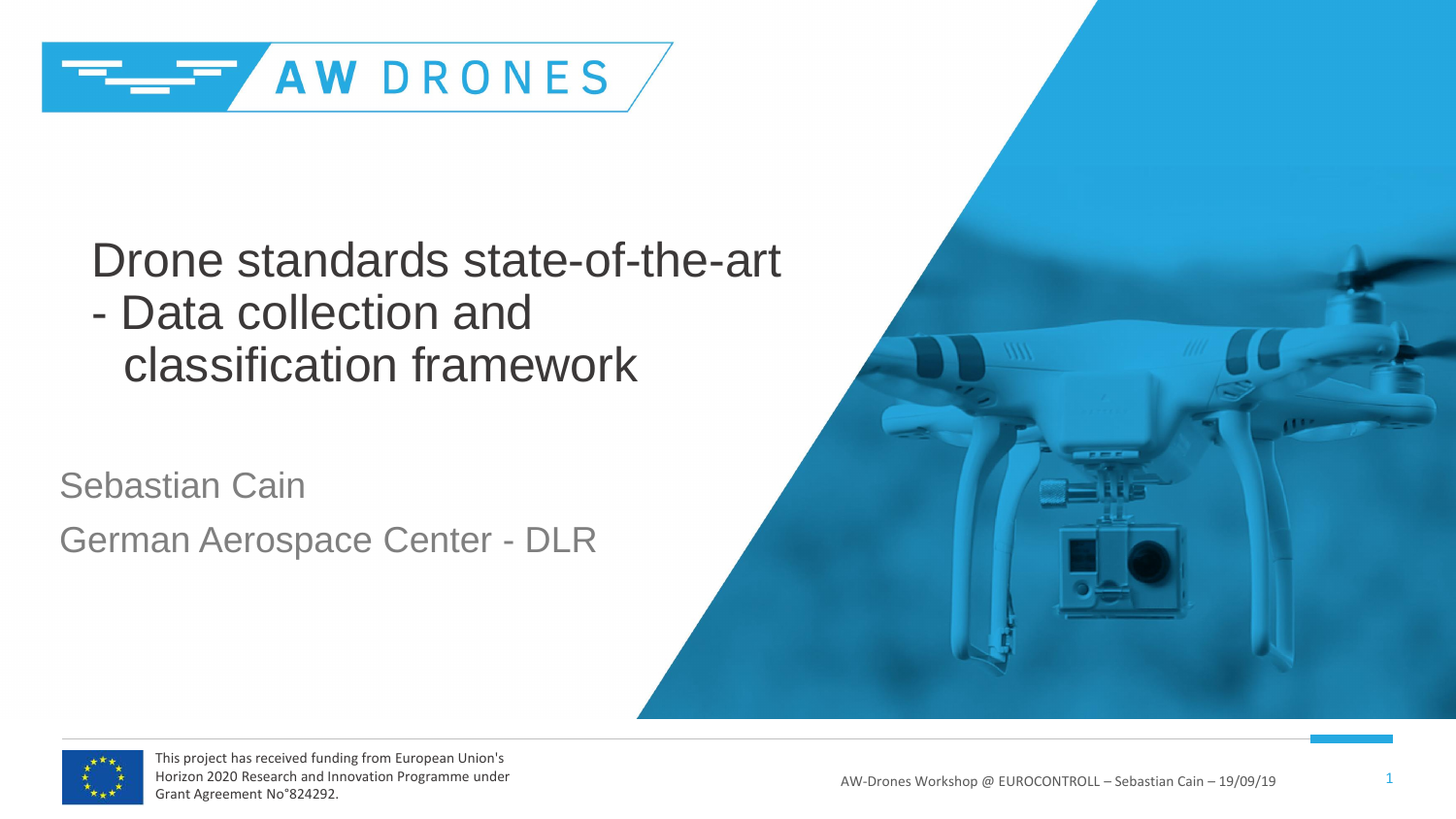

- What we want to do...
- Approach
- Data Sources
- Structuring
	- Domains
	- Mapping to Requirements from the SORA
- Status of the work and way forward

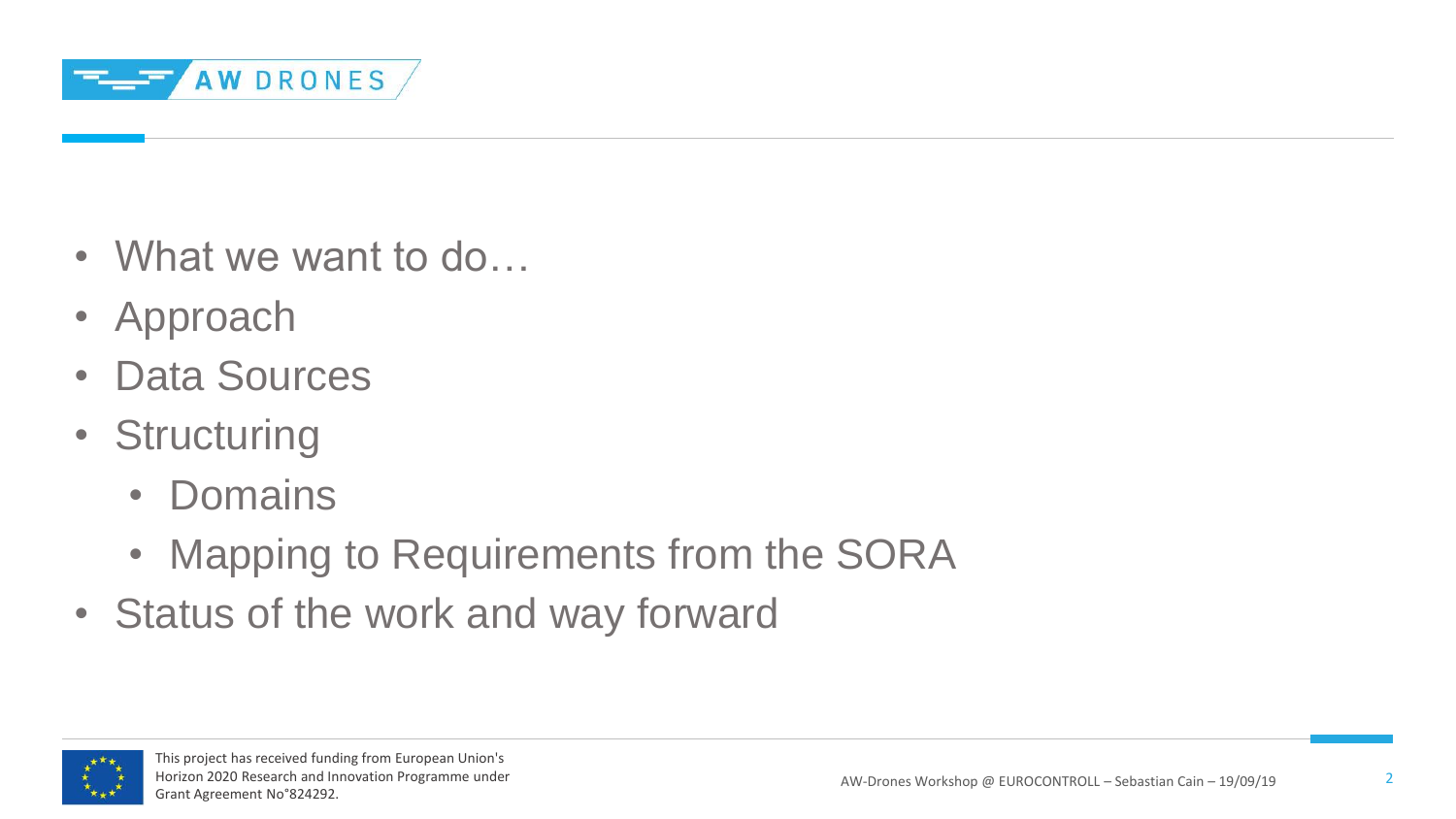

#### **Data collection and analysis 1st step**

Gather standards applicable to mass market drones which are already in use or in development and develop a structured overview document

#### **Support EASA and EC in the progress of a drone regulatory framework by**

providing an overview of available support of regulation

show documents & standards that support current approach proposed by SORA and allow conclusions on gaps

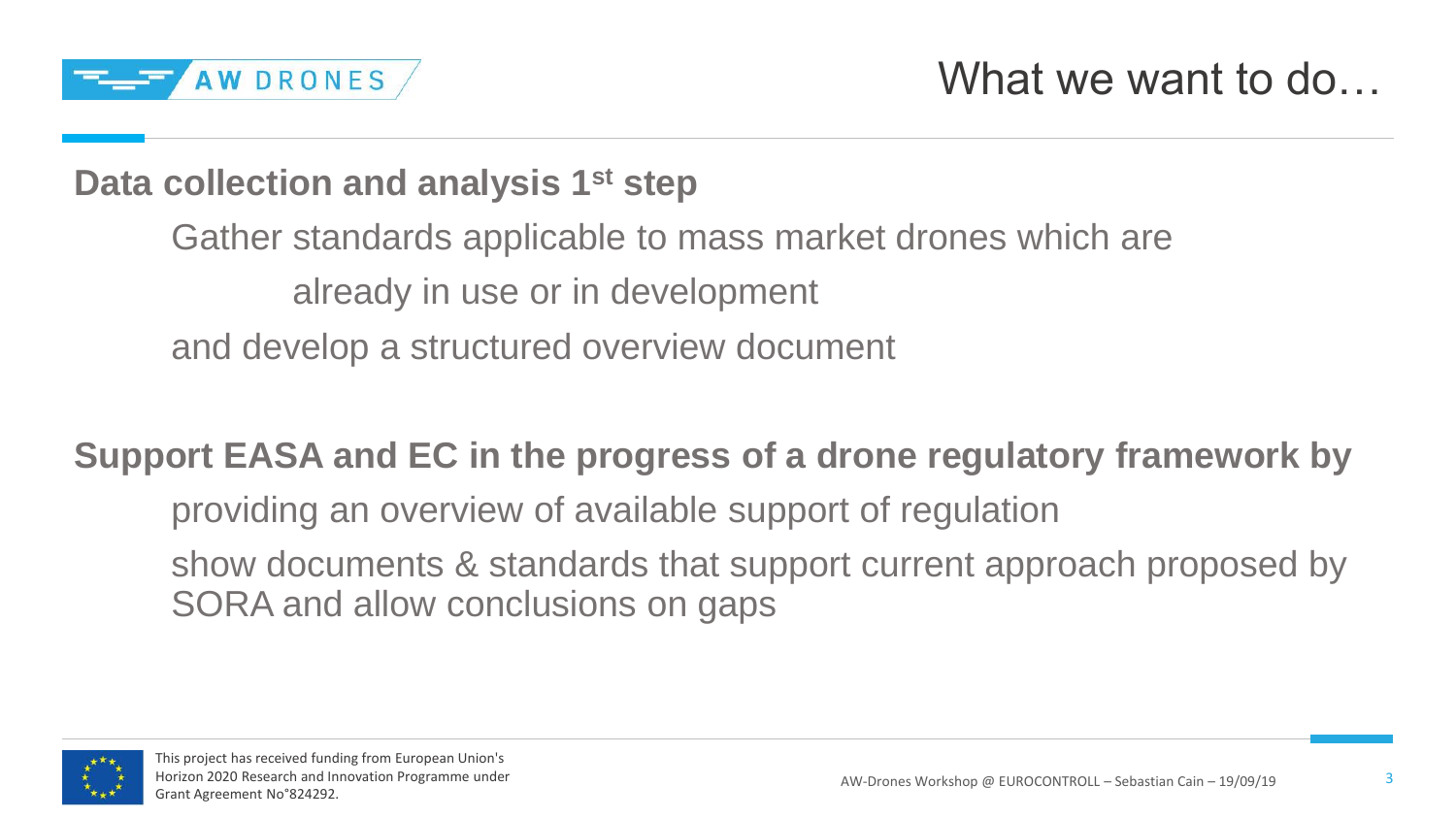

## Structure of Approach



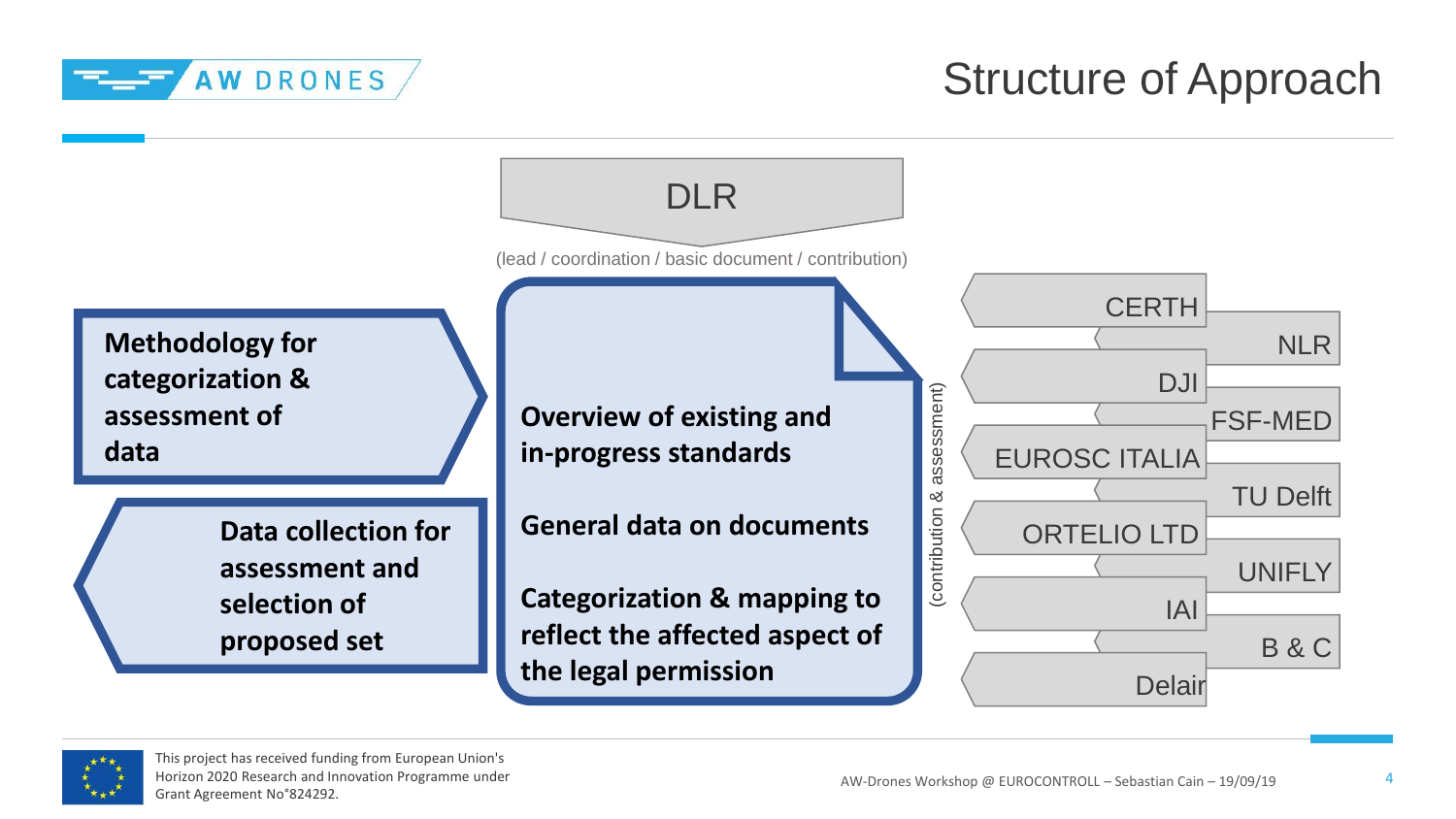

Data Sources



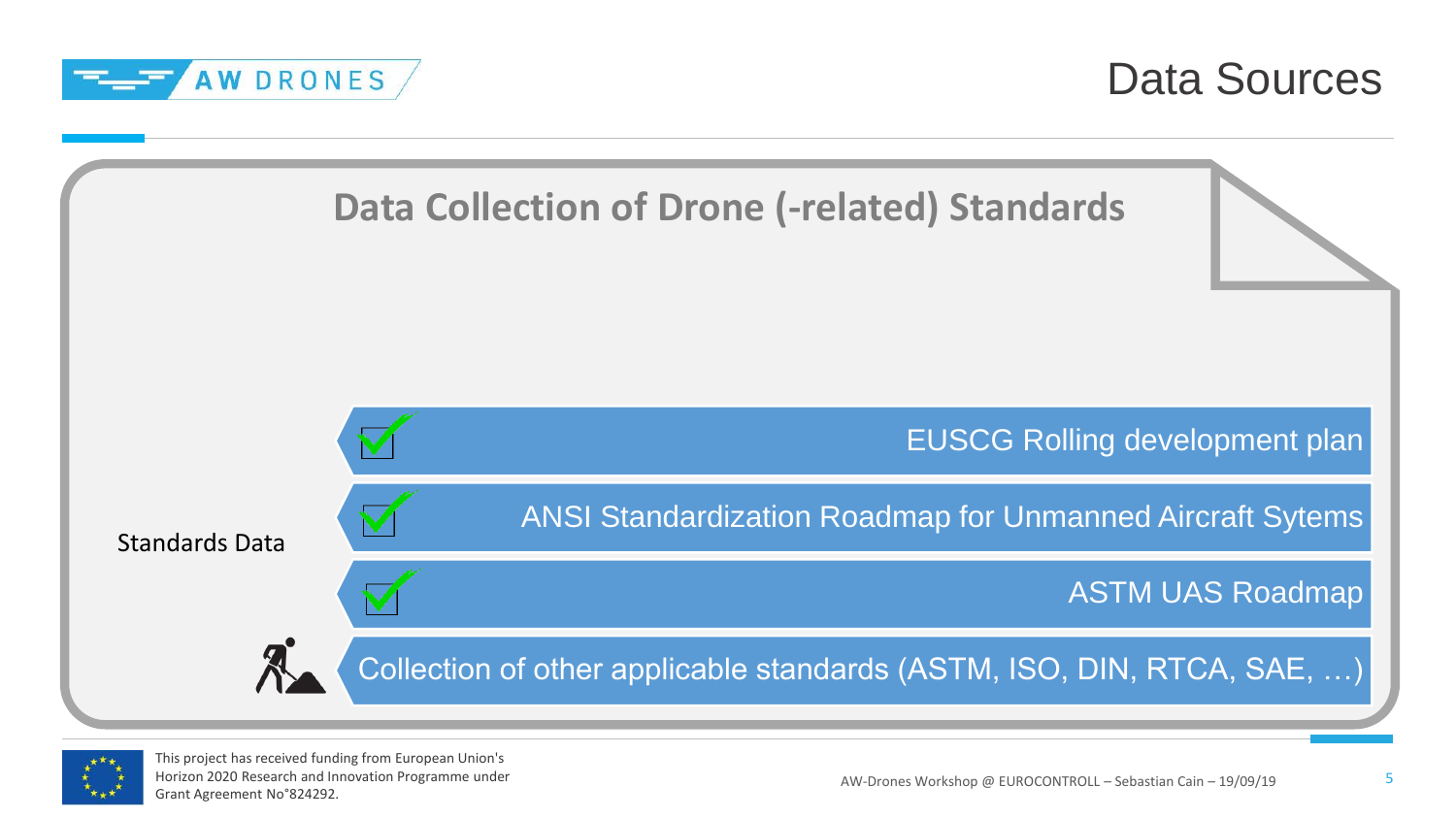

|                                   |                                                                                                    |                       | <b>Data Collection of Drone (-related) Standards</b>                   |                         |
|-----------------------------------|----------------------------------------------------------------------------------------------------|-----------------------|------------------------------------------------------------------------|-------------------------|
|                                   | <b>General Data</b>                                                                                | <b>Drone Category</b> |                                                                        |                         |
| <b>Domain</b><br>Topic   Subtopic | <b>Document Data</b><br>Type $ N^{\circ} $ Title $ $<br><b>Organization   Status   Description</b> | Open   Spec   Cert    | <b>Mapping to SORA</b><br>requirements                                 |                         |
|                                   |                                                                                                    |                       | <b>EUSCG Rolling development plan</b>                                  |                         |
| <b>Standards Data</b>             |                                                                                                    |                       | <b>ANSI Standardization Roadmap for Unmanned Aircraft Systems</b>      |                         |
|                                   |                                                                                                    |                       |                                                                        | <b>ASTM UAS Roadmap</b> |
|                                   |                                                                                                    |                       | Collection of other applicable standards (ASTM, ISO, DIN, RTCA, SAE, ) |                         |

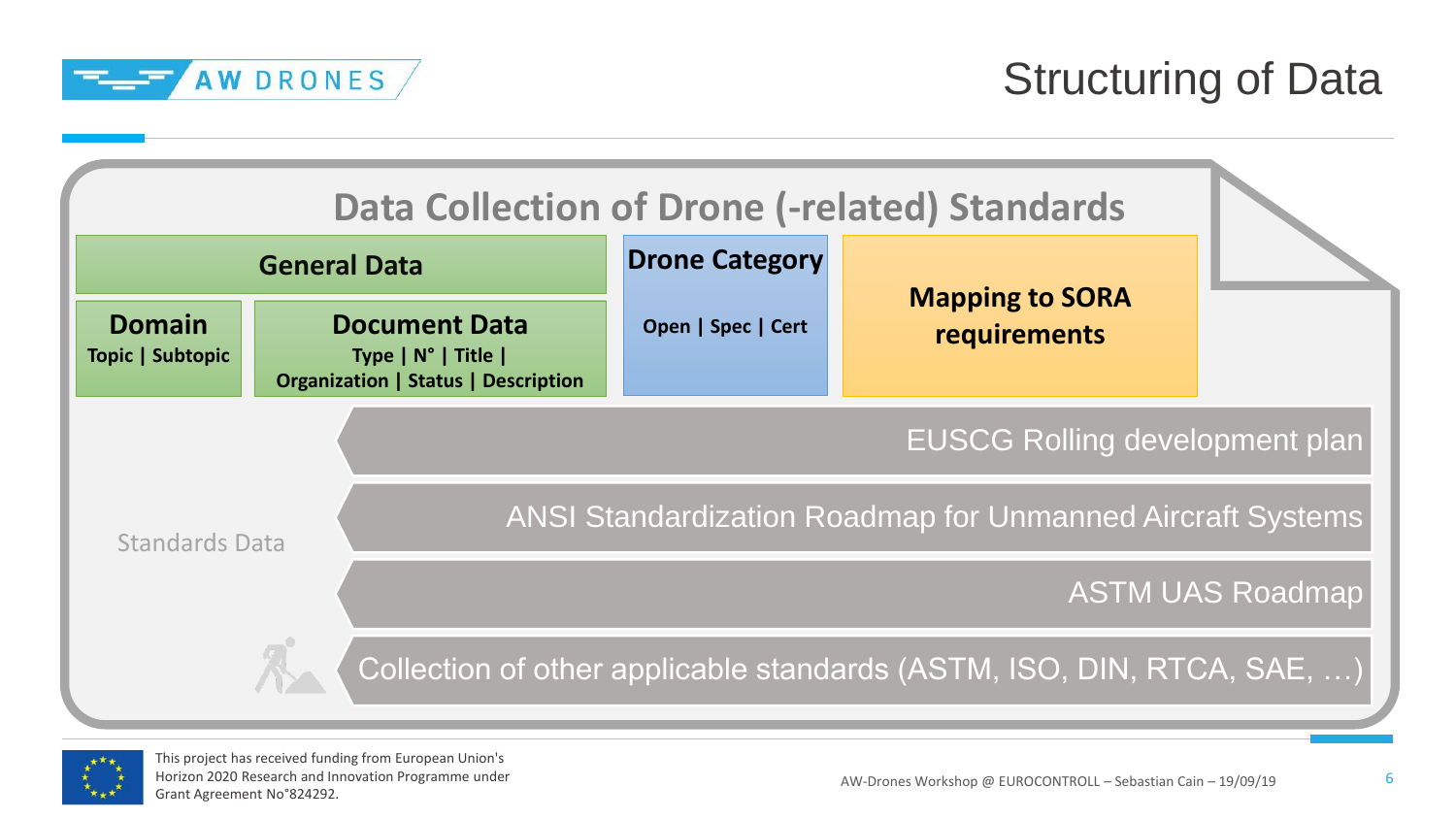

## Categorization to Domains

| <b>General</b>                                   |                                                       | <b>Design &amp; Airworthiness (at product</b><br>level)             | <b>Avionics &amp;</b><br><b>Equipment</b> | <b>Personnel</b>                               | <b>U-Space</b>           |                                                    | <b>Operations</b>                               | <b>Oversight</b>                                        |
|--------------------------------------------------|-------------------------------------------------------|---------------------------------------------------------------------|-------------------------------------------|------------------------------------------------|--------------------------|----------------------------------------------------|-------------------------------------------------|---------------------------------------------------------|
| <b>Definitions</b>                               | Manufacturer<br>organization<br>(design & production) | Maintenance                                                         | General                                   | <b>Remote Pilot</b><br>Competence              | General                  | General                                            | <b>Marking and</b><br>Registration              | <b>Notified bodies and</b><br><b>Qualified Entities</b> |
| <b>Classfication of UAS</b><br><b>Operations</b> | Design                                                | <b>Management of</b><br><b>Continuous</b><br><b>Airworthiness</b>   | Communication                             | <b>UAS Maintenance</b><br>personnel competence | <b>E-Identification</b>  | Security (operator's<br>responsibility)            | Level of Automation/<br>Autonomy                |                                                         |
| <b>Manuals</b>                                   | Production                                            | Electromagnetic<br>Compatibility and<br><b>Lightning Protection</b> | <b>Detect and Avoid</b>                   | <b>Additional crew</b><br>members competence   | <b>Service Providers</b> | <b>Operator organization</b>                       | <b>RPS Service Provider</b>                     |                                                         |
| <b>Classification of</b><br><b>Drones</b>        | Systems safety<br>assessement                         | Software<br>Development &<br><b>Assurance</b>                       | Navigation                                | <b>Human Factors</b>                           | <b>Tracking</b>          | <b>C2 Link Service</b><br>Provider                 | Take-off/Landing<br>zones<br>(Urban Vertiports) |                                                         |
|                                                  | <b>Electrical System</b>                              | <b>Emergency capabilities</b><br>& Health monitoring                | <b>Lights</b>                             | <b>Instructors</b>                             | Geo-awareness            | <b>Standard Scenarios</b>                          | <b>Ground Handling</b><br><b>Service</b>        |                                                         |
|                                                  | <b>Propulsion systems</b>                             | <b>Structures</b>                                                   | Cyber-security                            | <b>Examiners</b>                               |                          | <b>UAS-ATM (IFR above</b><br>VLL and below FL 600) | Accident/Incident<br>investigation              |                                                         |
|                                                  | <b>Fuel</b>                                           | <b>Flight Handling</b>                                              | Instruments                               | <b>Assessors</b>                               |                          | <b>Risk Assessment</b><br>(Operations)             |                                                 |                                                         |
|                                                  | <b>Noise &amp; Environment</b>                        | Perfomance                                                          | <b>Traffic surveillance</b><br>(tracking) | <b>Training Organizations</b>                  |                          |                                                    |                                                 |                                                         |
|                                                  | Level of Automation/<br>Autonomy                      | <b>Ground Control</b><br><b>Station</b>                             | <b>Command and Control</b><br>(C2) Link   |                                                |                          |                                                    |                                                 |                                                         |
|                                                  | <b>Flight Control System</b>                          |                                                                     |                                           |                                                |                          |                                                    |                                                 |                                                         |

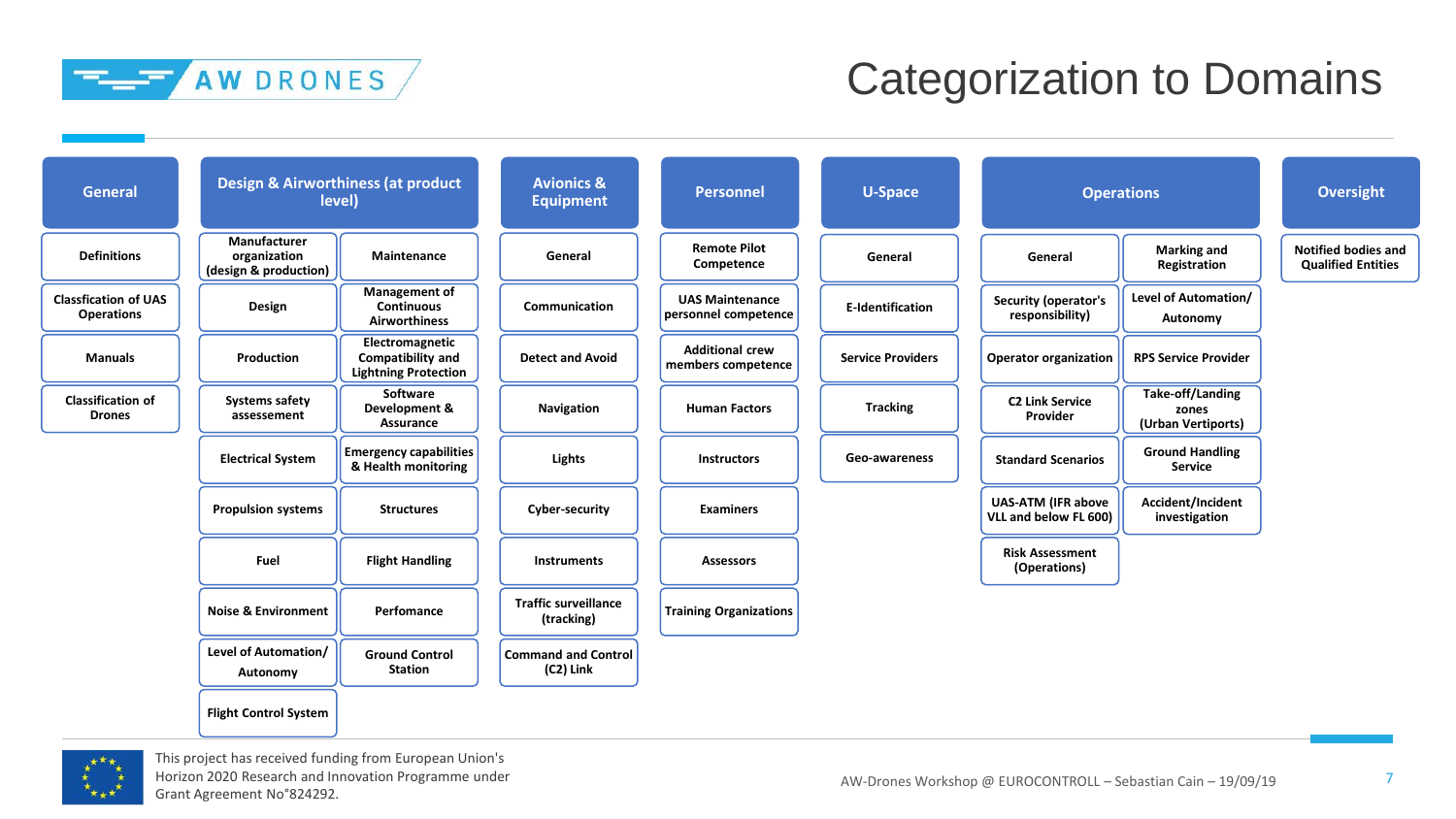



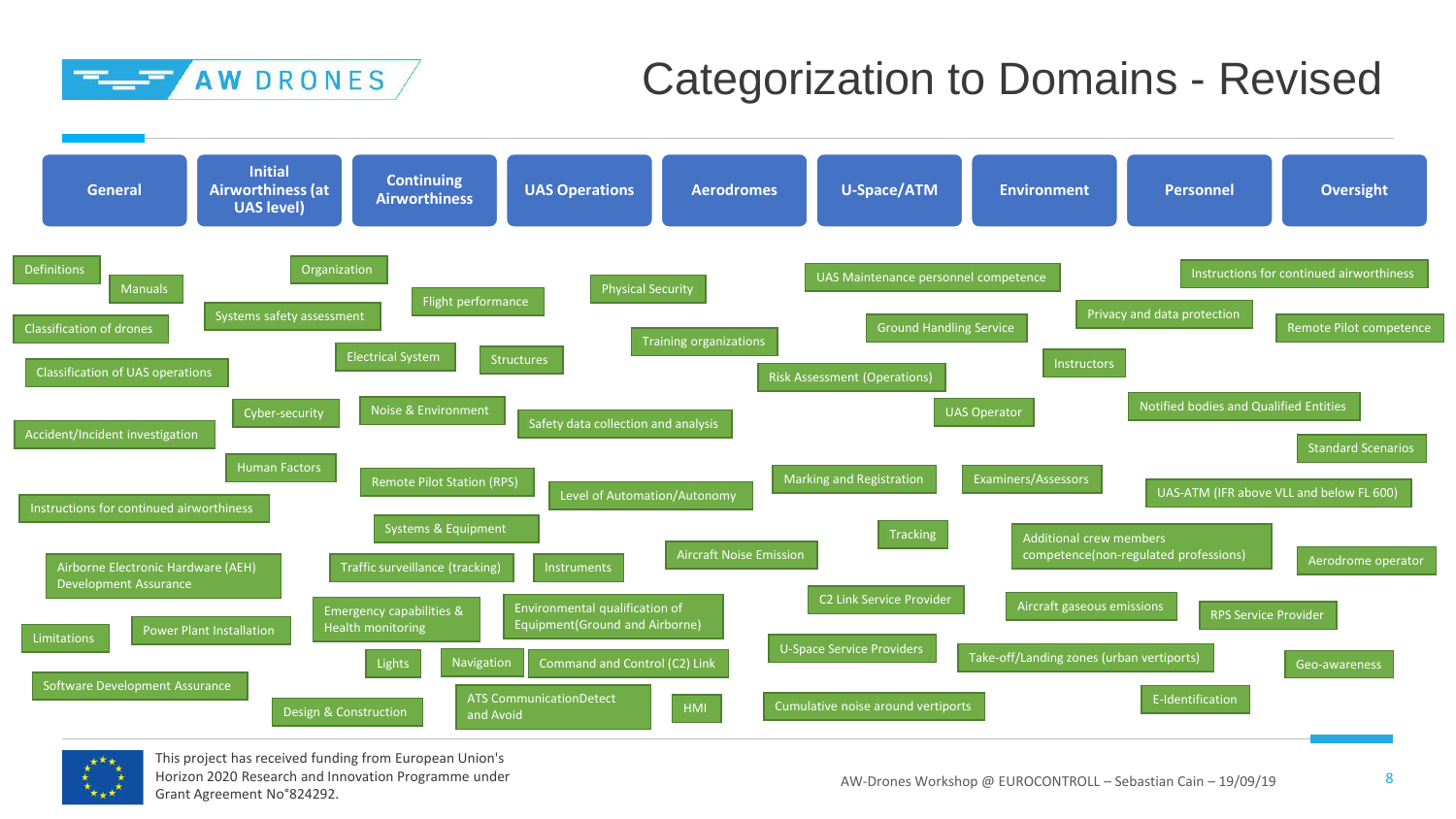



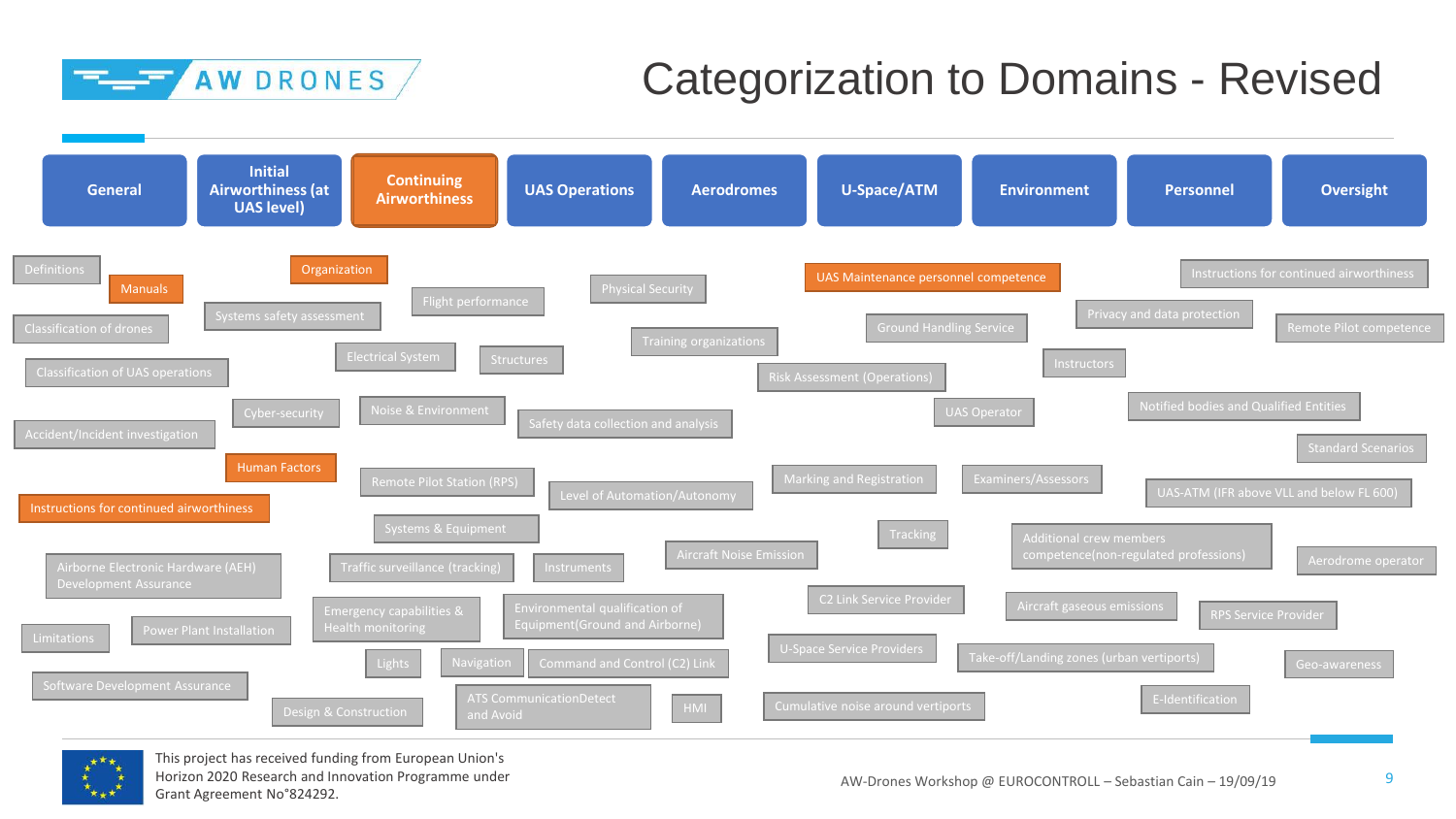



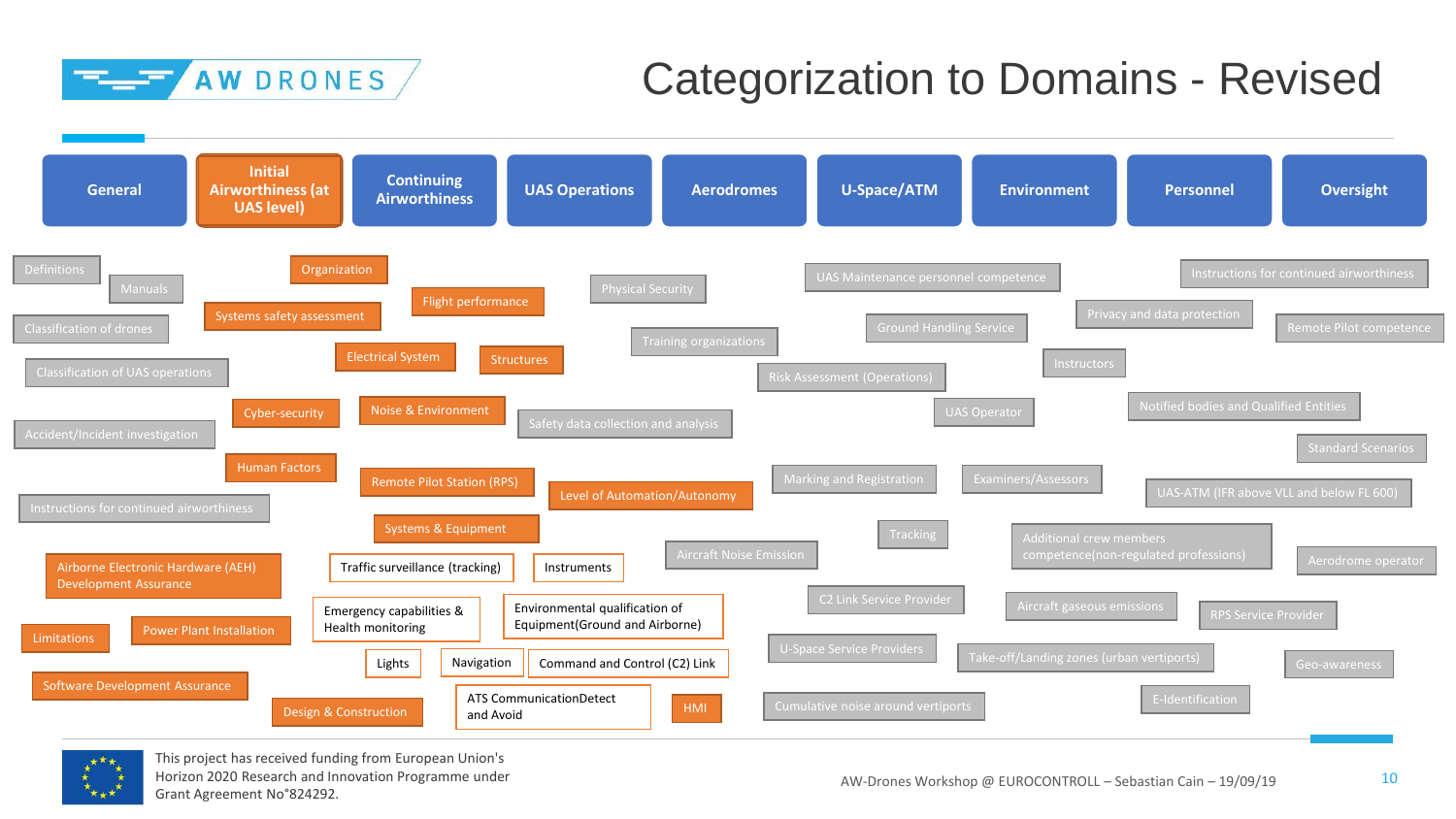



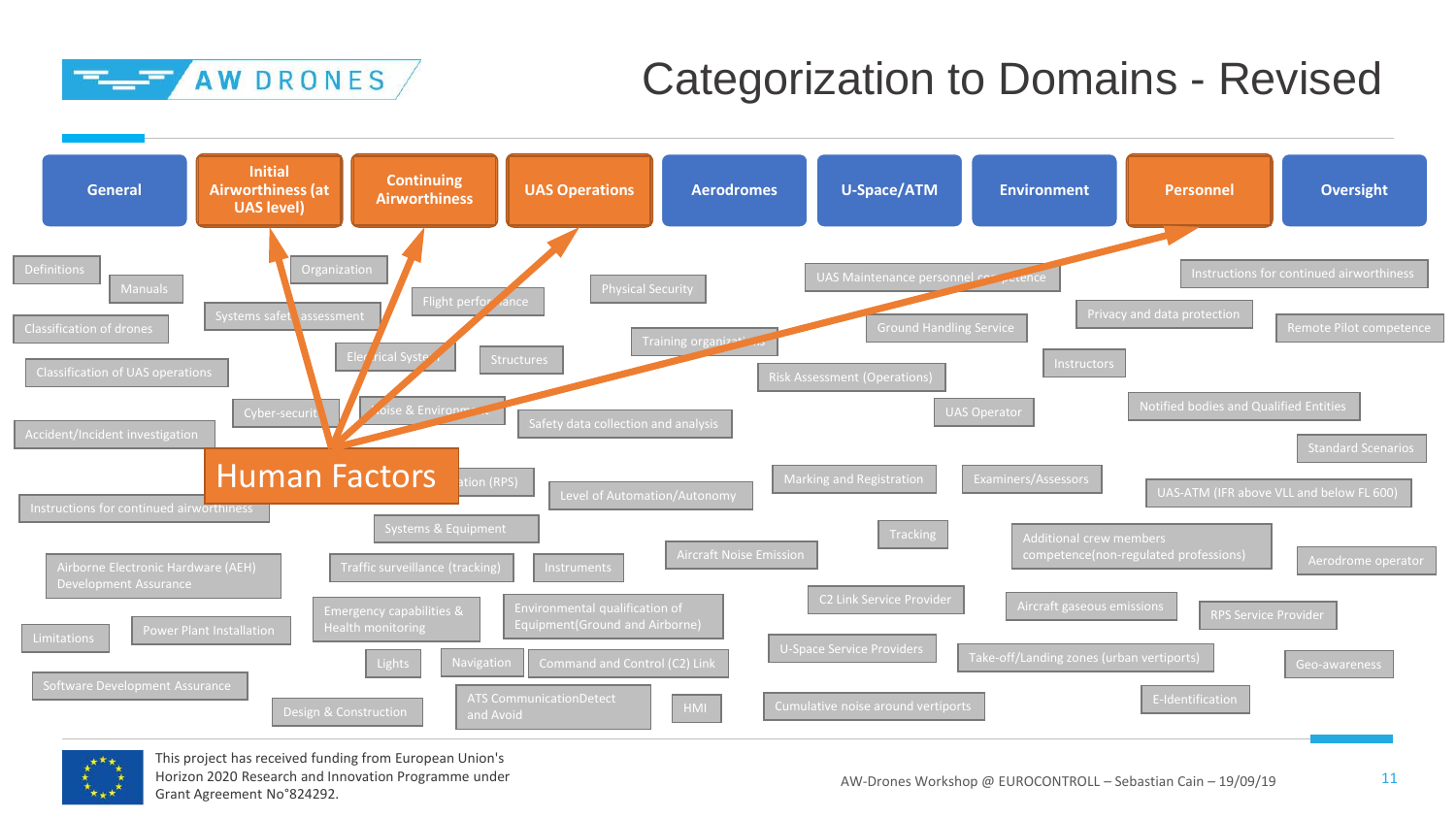



This project has received funding from European Union's Horizon 2020 Research and Innovation Programme under Grant Agreement No°824292.

12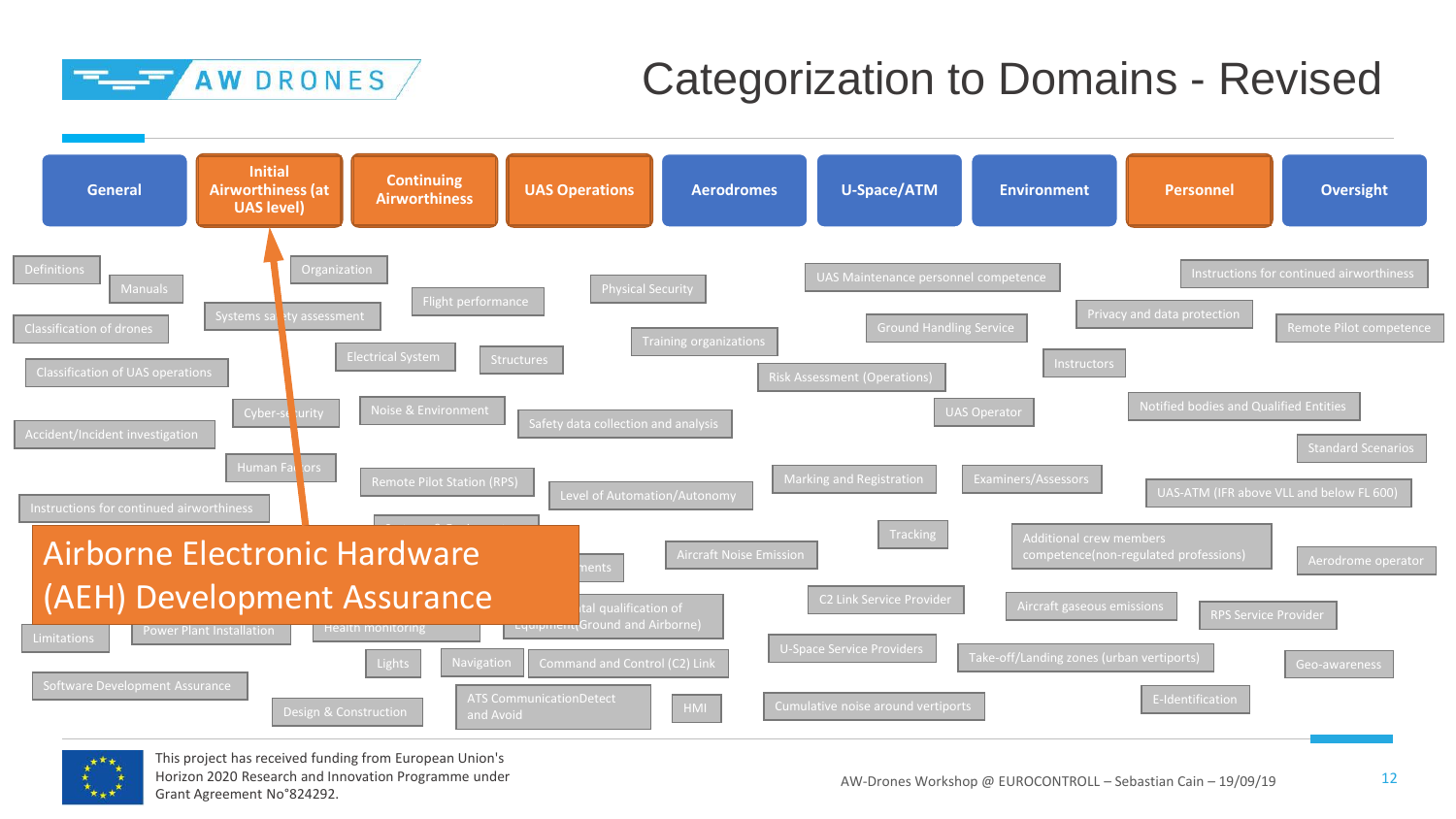

|                                             |                                                      |                          | Data collection of drone (-related) standards                          |
|---------------------------------------------|------------------------------------------------------|--------------------------|------------------------------------------------------------------------|
|                                             | <b>General Data</b>                                  | <b>Drone</b><br>Category |                                                                        |
| <b>Domain</b><br>Topic  <br><b>Subtopic</b> | <b>Document Data</b><br>Type $ N^{\circ} $ Title $ $ | Open   Spec   Cert       | <b>Mapping to SORA requirements</b>                                    |
|                                             |                                                      |                          | <b>EUSCG Rolling development plan</b>                                  |
| <b>Standards Data</b>                       |                                                      |                          | <b>ANSI Standardization Roadmap for Unmanned Aircraft Systems</b>      |
|                                             |                                                      |                          | <b>ASTM UAS Roadmap</b>                                                |
|                                             |                                                      |                          | Collection of other applicable standards (ASTM, ISO, DIN, RTCA, SAE, ) |

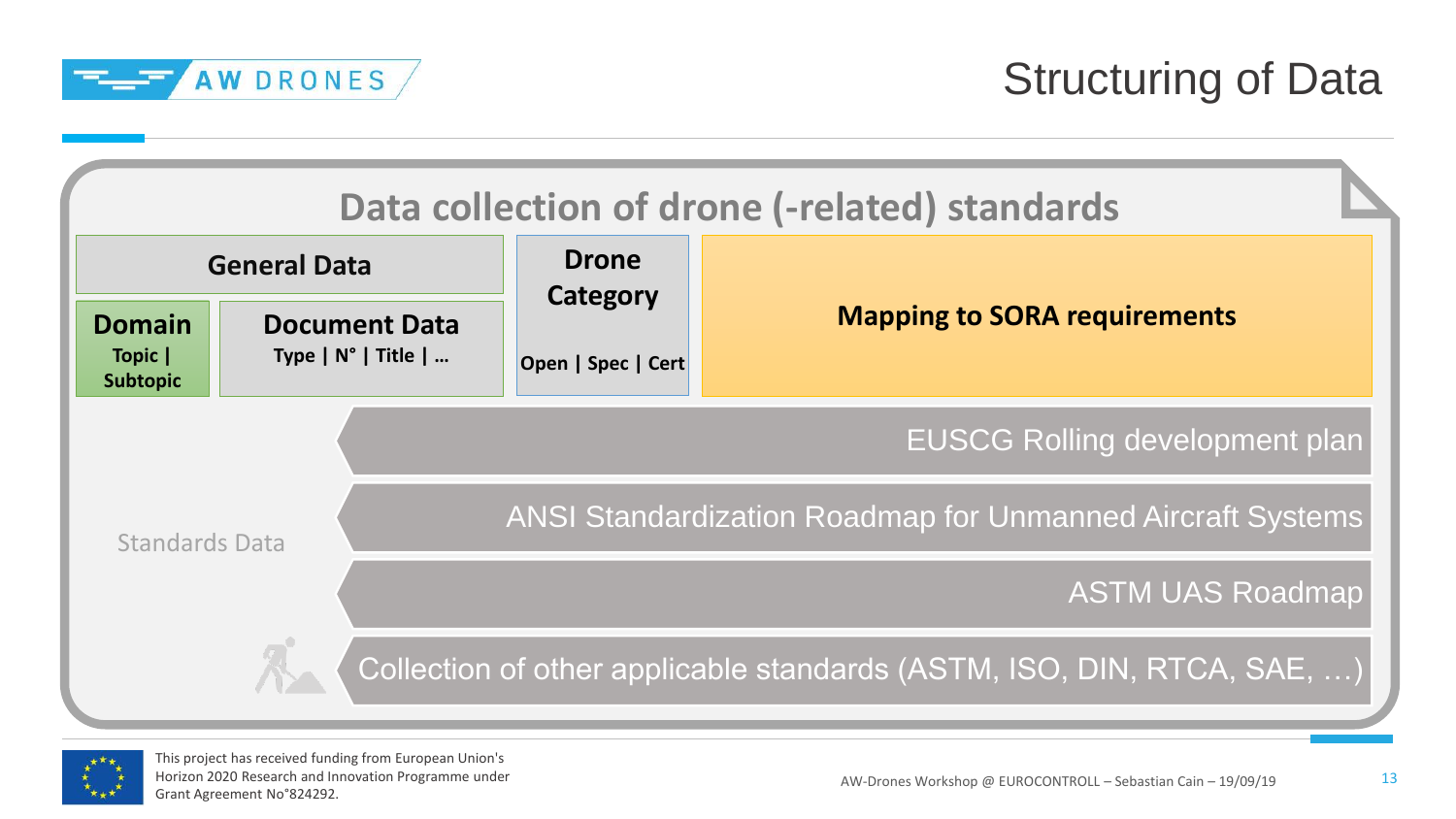

| <b>Domain</b><br>Topic | <b>Document Data</b>          | Category           |                |                                               |              | <b>Categorization</b> |                                               |                                  |
|------------------------|-------------------------------|--------------------|----------------|-----------------------------------------------|--------------|-----------------------|-----------------------------------------------|----------------------------------|
| <b>Subtopic</b>        | Type $ N^{\circ} $ Title $  $ | Open   Spec   Cert |                | <b>Affected OSOs Affected GRM</b><br>#01  #24 |              | M1 [12]   M2   ERP    | <b>Affected</b><br><b>ARM</b><br>Strat   Tact | <b>SORA</b><br><b>STEP</b><br>#9 |
|                        |                               |                    | X              | X<br>X                                        | <b>XX</b>    | $\mathbf{X}$          | X<br>X                                        |                                  |
|                        | <b>Standards Data</b>         |                    | <b>XX</b><br>X | $\mathbf{X}$<br><b>XX</b><br>X                | $\mathsf{X}$ | $\boldsymbol{X}$      | X                                             |                                  |

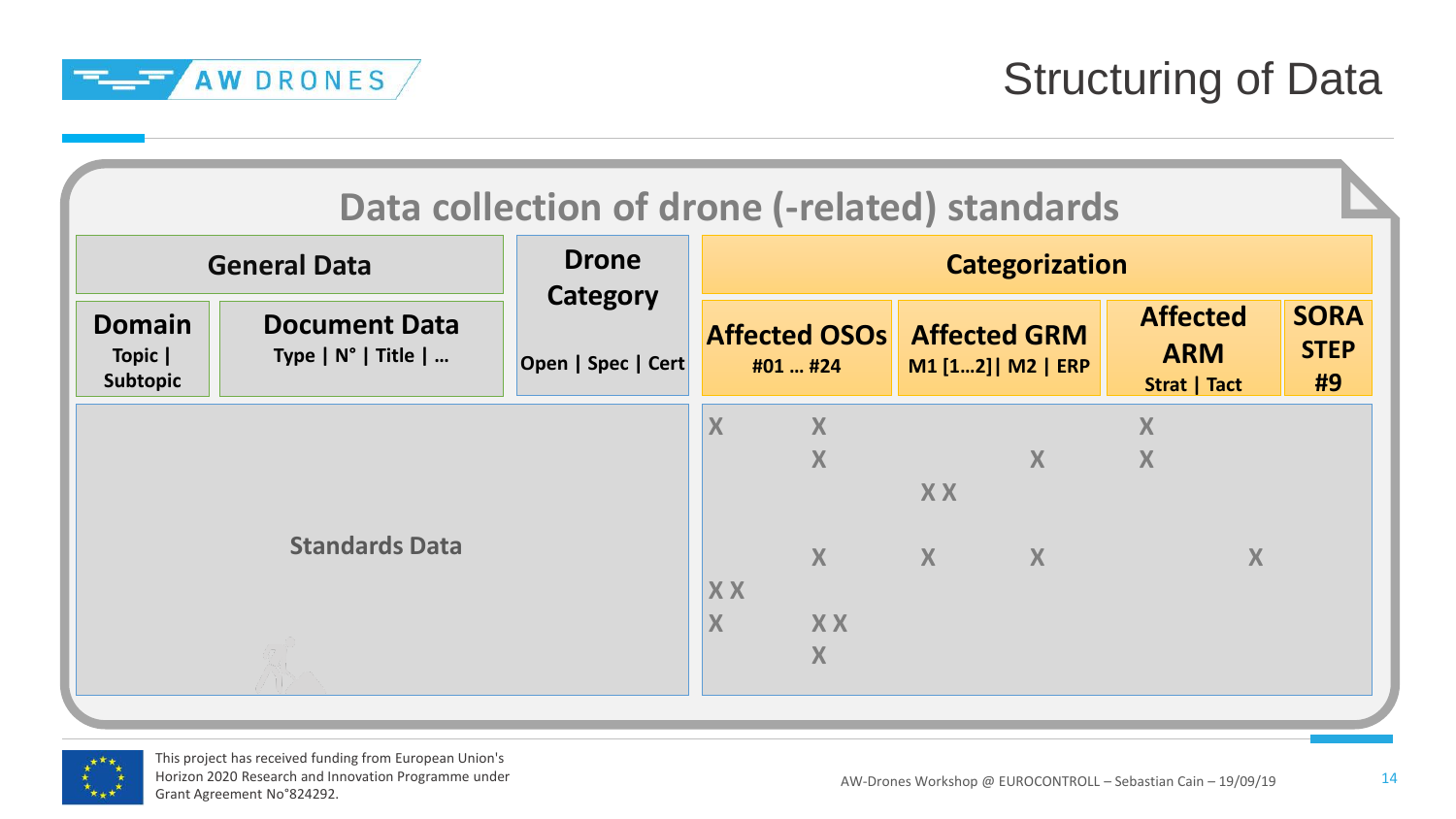

### Data Collection Document

|                                  |                                        |      |                                                        |                                                                                                                                                     |                                     |           |                                                                                                    |                  |                           |                           |                   |                   |   |                   |                              | Affected SORA OSO   |                              |             |                      |              | M1 (Generic)    | Ground Rick Mitigatie |                               |     |                             | Strategic Mitigation | Collision Risk (Air Risk)                |      | <b>Tactical Mitigation</b> |     |                                                                               |                     |  |
|----------------------------------|----------------------------------------|------|--------------------------------------------------------|-----------------------------------------------------------------------------------------------------------------------------------------------------|-------------------------------------|-----------|----------------------------------------------------------------------------------------------------|------------------|---------------------------|---------------------------|-------------------|-------------------|---|-------------------|------------------------------|---------------------|------------------------------|-------------|----------------------|--------------|-----------------|-----------------------|-------------------------------|-----|-----------------------------|----------------------|------------------------------------------|------|----------------------------|-----|-------------------------------------------------------------------------------|---------------------|--|
|                                  | Domain                                 | Type |                                                        |                                                                                                                                                     | Document                            |           |                                                                                                    |                  | <b>UAS Category</b>       |                           | Technical         |                   |   | Operational       |                              | Remote crew trainin | Safe design                  | Human Error | Adverse<br>Operating | Strategic M. | thered operatio |                       | M2 (Effects of ground impact) | ERP | Operational<br>Restrictions |                      | Common<br>itructures and<br><b>Pular</b> | VIOS | <b>BVLOS</b>               |     |                                                                               |                     |  |
| Domain                           | Subtopio                               |      | sument                                                 | Title                                                                                                                                               | Organization                        | Status    | Description                                                                                        | open             |                           |                           |                   |                   |   |                   |                              |                     |                              |             |                      | M1 5#1       |                 |                       |                               |     |                             |                      |                                          |      |                            |     |                                                                               |                     |  |
| <b>Greece</b>                    | Classification of drones               |      | 0 21895                                                | rements for the categorization and<br>classification of civil UAS                                                                                   | SO TC20 / SC16 / WG1 ongoing        |           | rements for the<br>tegorization and classificat<br>ivil UAS. The standard                          | $\boldsymbol{x}$ | $\mathbf{x}$              | $\boldsymbol{x}$          |                   |                   |   |                   |                              |                     |                              |             |                      |              |                 |                       |                               |     |                             |                      |                                          |      |                            |     | No clear mapping found                                                        | rol Kr              |  |
| General                          | finitions                              |      | 0 21384-1                                              | eneral requirements for UAS for civil and<br>commercial applications, UAS terminology and<br>sification                                             | ISO TC20 / SC16 / WG1 ongoing       |           | ovides the foundation and<br>common terms, definitions and<br>lerences relevant to the             | x                | x                         | $\mathsf{x}$              |                   |                   |   |                   |                              |                     |                              |             |                      |              |                 |                       |                               |     |                             |                      |                                          |      |                            |     | lo clear mapping found                                                        | uroUSC              |  |
| General                          |                                        |      | <b>MT2</b><br>K62744                                   | New Practice for General Operations Manual for<br>Professional Operator of Light Unmanned Aircraft F38 Unmanned<br>ems (UAS)                        | craft Systems                       | goigno    | is standard defines the<br>requirements for General<br>perations Manual for                        | X                | X                         | $\mathbf{x}$              |                   |                   |   | $x \mid x \mid x$ |                              |                     |                              |             |                      |              |                 |                       |                               |     |                             |                      |                                          |      |                            |     | draft is not available. A<br>preliminary mapping is<br>formed.                | EuroUSC             |  |
| Avionics &<br>quipment           | nmand and Control (C.                  |      |                                                        | MOPS (Terrestrial LOS)                                                                                                                              | FURDEAF<br>WG-105                   | gniogno   | Minimum Operational<br>Performance Standard for the<br>errestrial Line of Sight                    | x                | x                         | $\boldsymbol{\mathsf{x}}$ |                   | $x \mid x \mid x$ |   |                   |                              |                     | $x \mid x$                   |             |                      |              |                 |                       |                               |     |                             |                      |                                          |      |                            | l x | OSD #4 "This should be a<br>standard similar to the<br>MOPS for SATCOM with   | EuroUSC             |  |
| ionics &<br>ipment               | mmand and Control (C2)                 |      |                                                        | MOPS (SATCOM)                                                                                                                                       | EUROCAE<br>WG-105                   | gniogno   | finimum Operational<br>Performance Standard for the<br>tellite Command and Contr                   | $\mathbf{x}$     | $\mathsf{x}$              | $\boldsymbol{x}$          |                   | $x \mid x$        |   |                   |                              |                     | $\mathbf{x}$                 |             |                      |              |                 |                       |                               |     |                             |                      |                                          |      | $\mathbf{x}$               |     | OSO #4 "Since the C2 Lin<br>part of the UAS, then<br>s standard provides:     | EuroUSC             |  |
| vionics &<br>Equipment           | mmand and Control (C2                  |      |                                                        | Minimum Aviation System Performance Standard EUROCAE<br>for the Command and Control Link                                                            | WG-105                              | ngoing    |                                                                                                    | x                | X                         | x                         |                   | $x \mid x \mid x$ |   |                   |                              |                     | $\times$                     |             |                      |              |                 |                       |                               |     |                             |                      |                                          |      |                            |     | MASPS define<br>requirements at system<br>sub-ovstem 1 and not at             | EuroUSC             |  |
| ionics &<br>uipment              | tect & Avoid                           |      |                                                        | Minimum Aviation System Performance Standard<br>End-to-end Requirements at system level) for<br>DAA of IFR Flights in class A-C airspace.           | FURDCAF<br>WG-105                   | ongoin    |                                                                                                    | $\mathsf{x}$     | $\mathbf{x}$              | $\boldsymbol{x}$          |                   | $x \mid x$        |   |                   |                              |                     |                              |             |                      |              |                 |                       |                               |     |                             |                      |                                          |      | $x \mid x \mid x$          |     | <b>Tactical Miteation:</b><br>Detect The DAA<br>ctionalities includ           | EuroUSC             |  |
| vionics &<br>uioment             | etect & Avoid                          |      |                                                        | Minimum Operational Performance Standard<br>(Requirements at equipment level) for DAA of<br>FR Flights in class A-C airspace.                       | FURDEAF<br>WG-105                   | gniogns   |                                                                                                    |                  | $\boldsymbol{\mathsf{x}}$ | x                         |                   | $x \mid x$        |   |                   |                              |                     |                              |             |                      |              |                 |                       |                               |     |                             |                      |                                          |      | $x \mid x \mid x$          | ıх  | TThe draft is still not<br>available. Preliminary<br>apping is made taking    | EuroUSC             |  |
| ionics &<br>uipment              | tect & Avoid                           |      |                                                        | Operational Services and Environment<br>Description for DAA for DAA in Class D-G<br>irspaces under VFR/IFR                                          | <b>EUROCAE</b><br>WG-105            | gniogno   |                                                                                                    | $\boldsymbol{x}$ | $\mathsf{x}$              | $\boldsymbol{\mathsf{x}}$ |                   | $x \mid x$        |   |                   |                              |                     |                              |             |                      |              |                 |                       |                               |     |                             |                      |                                          |      | $x \mid x \mid x$          |     | he OSED only defines<br>high level requirement:<br>d enviromental             | EuroUSC             |  |
| ionics &<br>quipment             | tect & Avoid                           |      |                                                        | Minimum Aviation System Performance Standard<br>(End-to-end Requirements at system level) for<br>DAA against conflicting traffic for RPAS operating | <b>FLIROCAF</b><br>WG-105           | ingoing   |                                                                                                    |                  | x                         | $\mathsf{x}$              |                   | $x + x$           |   |                   |                              |                     |                              |             |                      |              |                 |                       |                               |     |                             |                      |                                          |      | $x \mid x \mid x$          |     | The draft is still not<br>available. Preliminary<br>apping is made taking     | uroUSC              |  |
| Wionics &<br>suipment            | ect & Avoid                            |      |                                                        | Minimum Operational Performance Standard<br>(Requirements at equipment level) for DAA<br>gainst conflicting traffic for RPAS operating              | <b>EUROCAE</b><br>WG-105            | planne    |                                                                                                    |                  |                           | $\boldsymbol{\mathsf{x}}$ |                   | $x \mid x$        |   |                   |                              |                     |                              |             |                      |              |                 |                       |                               |     |                             |                      |                                          |      | $x \mid x \mid x$          |     | The draft is still not<br>available, Preliminary<br>mapping is made taking    | EuroUSC             |  |
| Avionics &<br>suipment           | etect & Avoid                          |      |                                                        | OperationalServices and Environmental<br>Description for DAA in very Low Level Operations                                                           | EUROCAE<br>WG-105                   | ongoing   |                                                                                                    | $\mathbf{x}$     | $\mathsf{x}$              | $\boldsymbol{\mathsf{x}}$ |                   | $x \mid x$        | x |                   |                              |                     |                              |             |                      |              |                 |                       |                               |     |                             |                      |                                          |      | $x \mid x \mid x$          | l x | Tactical<br>Mitigation:Detect: The<br>AA functionalitie                       | EuroUSC             |  |
| & ainoivA<br>quipment            | tect & Avoid                           |      |                                                        | Minimum Operational Performance Standard<br>Requirements at equipment level) for DAA at<br>ery Low Level (VLL)                                      | EUROCAE<br>WG-105                   | Hanned    |                                                                                                    | $\mathsf{x}$     | $\mathbf{x}$              | $\boldsymbol{\mathsf{x}}$ |                   | $x \mid x$        |   |                   |                              |                     |                              |             |                      |              |                 |                       |                               |     |                             |                      |                                          |      | $x \mid x \mid x$          |     | A draft is not availabe at<br>the moment. Prelimina<br>mapping is made        | EuroUSC             |  |
| vionics &<br>uipment             | Detect & Avoid                         |      | TANREC 4811<br>$\mathbf x$<br>Ed. 1/ AEP-.<br>OLEA AVA | UAS sense and avoid                                                                                                                                 | <b>ZANI</b>                         | published | To detail comprehensive<br>guidance and recommended<br>ractice for the development                 | x                | $\boldsymbol{\mathsf{x}}$ | x                         | $x \mid x \mid x$ | $\mathbf{x}$      | x |                   | $\mathbf{x}$<br>$\mathbf{v}$ |                     |                              |             |                      |              |                 |                       |                               |     |                             |                      |                                          |      | $\mathbf{x}$               |     | Standard: "UAV<br>emergency procedures<br>ould mirror those for               | <b>TUDelft</b>      |  |
| Design &<br>invorthiness         | Level of<br>Automation/Autonomy        |      | ED-252 OSED                                            |                                                                                                                                                     | EUROCAE<br>WG-105                   | badzildu  | Operational Services and<br>Enironment Description for<br>Automatic Take-Off and Landin            | $\mathsf{x}$     | $\mathsf{x}$              | $\boldsymbol{\mathsf{x}}$ |                   |                   |   | $x \mid x \mid x$ |                              |                     |                              |             |                      |              |                 |                       |                               |     |                             |                      |                                          |      |                            |     | OSO #4:ATOL capability<br>can be included as a core<br>andard for certain UA  | EuroUSC             |  |
| a ngizo<br><b>Linenrthiness</b>  | ho lave<br>utomation/Autonomy          |      | MASPS                                                  | imum Aviation System Performance Standard<br>(End-to-end Requirements at system level) for<br>tomatic Take-Off and Landing                          | EUROCAE<br>WG-105                   |           |                                                                                                    | x                | $\boldsymbol{x}$          | x                         | $\mathbf{x}$      |                   |   | $x \times x$      |                              |                     |                              |             |                      |              |                 |                       |                               |     |                             |                      | $\boldsymbol{\mathsf{x}}$                |      |                            |     | Draft not available yet. A<br>preliminary mapping is<br>nade considering what | uroUSC              |  |
| Design &<br><b>Airworthiness</b> | Level of<br>Automation/Autonomy        |      | ED-251 OSED                                            |                                                                                                                                                     | <b>FLIROCAF</b><br>WG-105           |           | perational Services and<br>published Enironment Description for<br>Automatic Taxiing               | $\mathsf{x}$     | $\mathsf{x}$              | $\boldsymbol{\mathsf{x}}$ |                   |                   |   | $x \mid x \mid x$ |                              |                     |                              |             |                      |              |                 |                       |                               |     |                             |                      |                                          |      |                            |     | OSO #4: Automatic taxir<br>capability can be<br>ncluded as a core             | EuroUSC             |  |
| Design &<br><b>Airworthiness</b> | evel of<br>utomation/Autonomy          |      | MASPS                                                  | Minimum Aviation System Performance Standan<br>(End-to-end Requirements at system level) for<br><b>Automatic Taxiing</b>                            | <b>EUROCAE</b><br>WG-105            | hennsln   |                                                                                                    | x                | $\boldsymbol{\mathsf{x}}$ | $\boldsymbol{\mathsf{x}}$ |                   |                   |   | $x \mid x \mid x$ |                              |                     |                              |             |                      |              |                 |                       |                               |     |                             |                      |                                          |      |                            |     | No draft published.<br>reliminary mapping<br>trived from the OSE              | EuroUSC             |  |
| Design &<br>inworthiness         | ergency capabilities                   |      | DSED                                                   |                                                                                                                                                     | EUROCAE<br>WG-105                   | gniogno   | Operational Services and<br>Enironment Description for<br>utomation and Emergency                  | $\mathbf{x}$     | $\mathsf{x}$              | $\mathbf{x}$              | $\mathbf{x}$      |                   |   | $x \mid x \mid x$ | $\mathbf{Y}$                 |                     | $\mathbf{x}$<br>$\mathbf{x}$ |             |                      |              |                 |                       |                               |     |                             |                      |                                          |      |                            |     | OSO #4 Emergency &<br>Recovery functions can<br>included in the UAS           | EuroUSC             |  |
| Design &<br>Airworthiness        | ergency capabilities                   |      | MASPS                                                  | Minimum Aviation System Performance Standard<br>(End-to-end Requirements at system level) for<br>tomation and Emergency Recovery                    | EUROCAE<br>WG-105                   | lanner    |                                                                                                    | x                | X                         | x                         |                   |                   |   | $x \mid x \mid x$ | $\mathbf{v}$                 |                     | $x \mid x$                   |             |                      |              |                 |                       |                               |     |                             |                      |                                          |      |                            | Ιx  | A draft is not available<br>yet. A preliminary<br>mapping is made             | EuroUSC             |  |
| Design &<br>invorthines          | ergency capabilities                   |      | <b>MT2</b><br>WK59171                                  | New Specification for SUAS parachutes                                                                                                               | F38 Unmanned<br>craft Systen        | soloano   | Develop a draft standard that<br>defines the requirements for a<br>rachute system that would       | $\mathbf{x}$     | $\mathsf{x}$              | $\mathsf{x}$              |                   |                   |   |                   |                              |                     |                              |             |                      |              |                 |                       |                               |     |                             |                      |                                          |      |                            |     | with current hypothesi:<br>assumed to be identical<br>other ASTM parachu      | DELAIR<br>ontrolled |  |
| Design &<br><b>Linvorthiness</b> | ergency capabilities                   |      | 3322-18                                                | Standard Specification for Small Unmanned<br>Aircraft System (sUAS) Parachutes                                                                      | F38 Unmanned<br>craft Systems       | ublished  | his specification covers the<br>design and manufacture<br>suirements for deployably                | x                | $\mathbf{x}$              | $\boldsymbol{\mathsf{x}}$ |                   |                   |   |                   |                              |                     | $\times$<br>- 24             |             |                      |              |                 |                       | $\boldsymbol{\mathsf{x}}$     |     |                             |                      |                                          |      |                            |     | OPEN:<br>potentialy to meet 80J<br>ton tud blodour                            | DELAIR<br>olled     |  |
| Design &<br>worthiness           | ctrical System                         |      | 2490-<br>05(2013)                                      | Standard Guide for Aircraft Electrical Load and<br>Power Source Capacity Analysis                                                                   | <b>MT24</b><br>F39 Aircraft Systems |           | his guide covers how to<br>repare an electrical load<br>alysis (ELA) to meet Federal               |                  | $\boldsymbol{x}$          | $\mathbf{x}$              |                   |                   |   |                   |                              |                     | $\mathbf{x}$                 |             |                      |              |                 |                       |                               |     |                             |                      |                                          |      |                            |     | DPEN:<br>ectrical stds Not                                                    | DELAIR              |  |
| Design &<br>Airworthiness        | Management of Contine<br>Airworthiness |      | 2799-14                                                | Standard Practice for Maintenance of Aircraft<br>Electrical Wiring Systems                                                                          | <b>MT2A</b><br>F39 Aircraft Systems |           | Jamaged wiring or equipmen<br>ublished in an aircraft, regardless of how<br>on it may annear to be |                  | x                         | X                         |                   |                   |   |                   |                              |                     |                              |             |                      |              |                 |                       |                               |     |                             |                      |                                          |      |                            |     | DPEN:<br>Electrical stds Not                                                  | DELAIR              |  |

the design of fixed-wing **<sup>X</sup> <sup>X</sup> <sup>X</sup> <sup>x</sup> <sup>x</sup> <sup>x</sup> <sup>x</sup>**



<sup>103</sup> Design & Airworthiness Design **X** F3298-18

F38 Unmanned Aircraft Systems

Standard Specification for Design, Construction, and Verification of Fixed-Wing Unmanned Aircraft Systems (UAS)

may be considered for FT demonstration purpose

controlled DELAIR **x**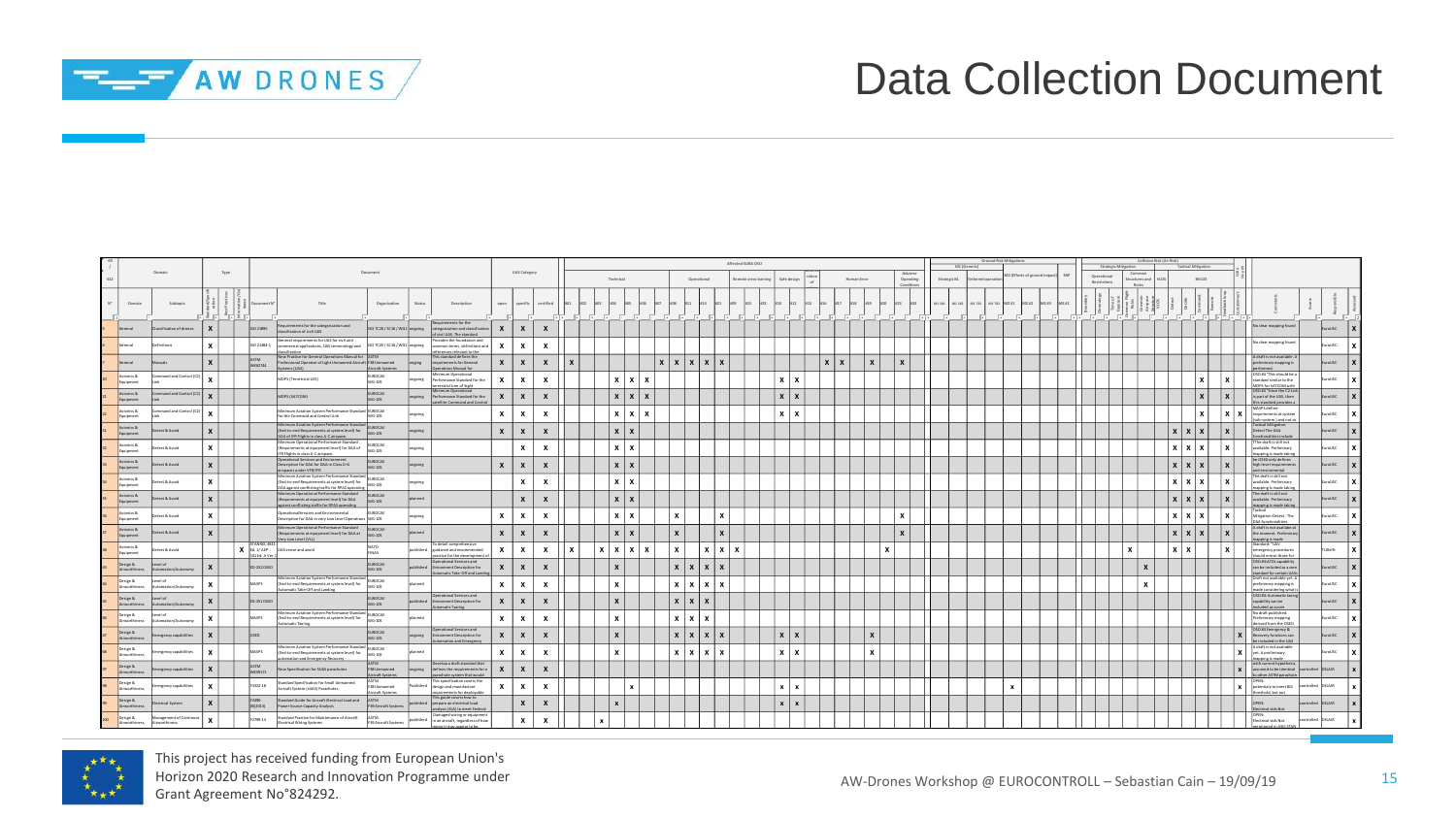

## Data Collection Document

|                     |                   |                                      |              |                                                    | <b>General Data</b>                                                                                                                        |                              |        |                                                                                         |                           | Category         |                           |              |                           |                           |                   |                          |                   |                                  |                                |                              |              |              | <b>Mapping to SORA</b> |              |         |                           |                           |  |                             |   |              |            |                                     |                  |              | <b>Editorial</b>                                                                     |              |  |
|---------------------|-------------------|--------------------------------------|--------------|----------------------------------------------------|--------------------------------------------------------------------------------------------------------------------------------------------|------------------------------|--------|-----------------------------------------------------------------------------------------|---------------------------|------------------|---------------------------|--------------|---------------------------|---------------------------|-------------------|--------------------------|-------------------|----------------------------------|--------------------------------|------------------------------|--------------|--------------|------------------------|--------------|---------|---------------------------|---------------------------|--|-----------------------------|---|--------------|------------|-------------------------------------|------------------|--------------|--------------------------------------------------------------------------------------|--------------|--|
| 612                 |                   | Domain                               | Type         |                                                    |                                                                                                                                            | Document                     |        |                                                                                         |                           | UAS Category     |                           |              | Technical                 |                           |                   | Operational              |                   | Affected SORA OSO<br>mote crew t | Safe desig                     |                              | Human Error  |              | Operating              | Strategic M. | ored on |                           | 2 (Effects of ground impa |  | Operational<br>Restrictions |   | irtures ai   |            | <b>Tactical Mitigation</b><br>BVLOS |                  |              |                                                                                      |              |  |
| ${\bf N}^*$         | Domain            | Subtopio                             |              |                                                    | Title                                                                                                                                      | Organization                 | Status | Description                                                                             | open                      | pecific          | ertifie                   |              |                           |                           |                   |                          |                   |                                  |                                |                              |              |              |                        |              |         |                           |                           |  |                             |   |              |            |                                     |                  |              |                                                                                      |              |  |
|                     |                   | ification of dror                    | $\mathbf{x}$ | ISO 21895                                          | rements for the categorization and<br>ssification of civil UAS                                                                             | O TC20 / SC16 / WG1 ongoing  |        | ents for the<br>egorization and class<br>ivil UAS. The standard                         | $\boldsymbol{x}$          | $\mathsf{x}$     | $\boldsymbol{x}$          |              |                           |                           |                   |                          |                   |                                  |                                |                              |              |              |                        |              |         |                           |                           |  |                             |   |              |            |                                     |                  |              | ir mapping fou                                                                       |              |  |
| heral               |                   | iltions                              | x            | ISO 21384-1                                        | eral requirements for UAS for civil and<br>nmercial applications, UAS terminology and<br>ssification                                       | SO TC20 / SC16 / WG1 ongoing |        | ides the foundatio<br>nmon terms, definitions an<br>erences relevant to the             | $\mathbf{x}$              | $\mathbf{x}$     | $\boldsymbol{\mathsf{x}}$ |              |                           |                           |                   |                          |                   |                                  |                                |                              |              |              |                        |              |         |                           |                           |  |                             |   |              |            |                                     |                  |              | dear mapping foun                                                                    | oUSC         |  |
| neral               |                   |                                      | $\mathbf{x}$ | ASTM<br>WK62744                                    | (ew Practice for General Operations Manual for<br>fessional Operator of Light Unmanned Aircraft F38 Unmanned<br>ns (UAS                    | rcraft System                | soland | is standard defines the<br>quirements for General<br>rations Manual for                 | $\boldsymbol{x}$          | $\mathbf{x}$     | $\boldsymbol{x}$          | $\mathbf{x}$ |                           |                           | x   x   x   x   x |                          |                   |                                  |                                | $\mathbf{x}$<br>$\mathbf{x}$ |              |              | $\mathbf{x}$           |              |         |                           |                           |  |                             |   |              |            |                                     |                  |              | draft is not available<br>iminary mapping is                                         | oUSC         |  |
| onics &             | inment            | mmand and Control (C)                | x            |                                                    | MOPS (Terrestrial LOS)                                                                                                                     | EUROCAE<br><b>NG-105</b>     |        | mum Operational<br>formance Standard for the<br>trial Line of Sight                     | $\mathbf{x}$              | $\mathbf{x}$     | $\boldsymbol{\mathsf{x}}$ |              | $x \mid x$                | $\boldsymbol{\mathsf{x}}$ |                   |                          |                   |                                  | $x \mid x$                     |                              |              |              |                        |              |         |                           |                           |  |                             |   |              |            | $\mathbf{x}$                        | <b>x</b>         |              | ISO #4 "This should be<br>andard similar to the<br>OPS for SATCOM wit                | roUSC        |  |
| uipment             | onics &           | nmand and Control (C                 | $\mathbf{v}$ |                                                    | MOPS (SATCOM)                                                                                                                              | EUROCAE<br>WG-105            |        | um Operational<br>nomance Standard for the<br>Ilite Command and Contr                   | $\boldsymbol{x}$          | $\mathsf{x}$     | $\boldsymbol{x}$          |              |                           | x   x   x                 |                   |                          |                   |                                  | $x \mid x$                     |                              |              |              |                        |              |         |                           |                           |  |                             |   |              |            | x                                   | $\mathbf{x}$     |              | ISO #4 "Since the C2<br>s part of the UAS, then<br>standard provide                  | oUSC         |  |
| Sainoi<br>inment    |                   | mmand and Control (C)                | $\mathbf{x}$ |                                                    | inimum Aviation System Performance Standa<br>for the Command and Control Link                                                              | EUROCAE<br>201.7W            |        |                                                                                         | $\mathbf{x}$              | x                | $\boldsymbol{\mathsf{x}}$ |              | $x \mid x$                | $\mathbf{x}$              |                   |                          |                   |                                  | $x \mid x$                     |                              |              |              |                        |              |         |                           |                           |  |                             |   |              |            | $\mathbf{x}$                        |                  | $x \mid x$   | MASPS define<br>equirements at syster<br>ystem ) and not                             | roUSC        |  |
|                     | onics &<br>ipment | biouA & thets                        | $\mathbf{x}$ |                                                    | Performance Stand<br>(End-to-end Requirements at system level) for<br>DAA of IFR Flights in class A-C airspace.                            | EUROCAE<br>WG-105            |        |                                                                                         | $\boldsymbol{x}$          | $\mathsf{x}$     | $\boldsymbol{x}$          |              | $x \mid x$                |                           |                   |                          |                   |                                  |                                |                              |              |              |                        |              |         |                           |                           |  |                             |   |              |            | x   x   x                           | $\mathbf{x}$     |              | ctical Miltgatic<br>letect The DAA<br>tionalities include                            | ousc         |  |
| onics &<br>doment   |                   | tect & Avoid                         | x            |                                                    | timum Operational Performance Standard<br>quirements at equipment level) for DAA of<br>R Flights in class A-C airspace.                    | EUROCAE<br>201-2W            | ngoing |                                                                                         |                           | $\mathbf{x}$     | $\boldsymbol{\mathsf{x}}$ |              | $x \mid x$                |                           |                   |                          |                   |                                  |                                |                              |              |              |                        |              |         |                           |                           |  |                             |   |              |            | x x x                               | $\boldsymbol{x}$ |              | The draft is still not<br>available, Preliminary<br>apping is made taking            | oUSC         |  |
|                     | & zoino<br>ipment | etect & Avoid                        | $\mathbf{x}$ |                                                    | Operational Services and Environment<br>scription for DAA for DAA in Class D-G<br>irspaces under VFR/IFR                                   | EUROCAE<br>WG-105            | going  |                                                                                         | $\boldsymbol{x}$          | $\mathsf{x}$     | $\boldsymbol{x}$          |              | $x \mid x$                |                           |                   |                          |                   |                                  |                                |                              |              |              |                        |              |         |                           |                           |  |                             |   |              |            | $x \mid x \mid x$                   | $\mathbf{x}$     |              | e OSED only defines<br>gh level requiremer<br>enviromental                           | oUSC         |  |
| onics &             | oment             | tect & Avoid                         | x            |                                                    | num Aviation System Performance Stand<br>(End-to-end Requirements at system level) for<br>AA against conflicting traffic for RPAS operatin | EUROCAE<br><b>NG-105</b>     | soing  |                                                                                         |                           | $\mathsf{x}$     | $\mathbf{x}$              |              | $x \mid x$                |                           |                   |                          |                   |                                  |                                |                              |              |              |                        |              |         |                           |                           |  |                             |   |              |            | x x x                               | $\mathbf{x}$     |              | e draft is still not<br>available, Preliminary<br>apping is made takin               | ousc         |  |
| Sainoi<br>suipment  |                   | tect & Avoid                         | $\mathbf{x}$ |                                                    | inimum Operational Performance Standard<br>quirements at equipment level) for DAA<br>inst conflicting traffic for RPAS operating           | <b>FURDCAF</b><br>WG-105     |        |                                                                                         |                           | $\mathbf{x}$     | $\boldsymbol{x}$          |              | $x \mid x$                |                           |                   |                          |                   |                                  |                                |                              |              |              |                        |              |         |                           |                           |  |                             |   |              |            | $x \mid x \mid x$                   | $\mathbf{x}$     |              | The draft is still not<br>available, Preliminary<br>napping is made taking           | oUSC         |  |
| ionics &            | ioment            | tect & Avoid                         | x            |                                                    | OperationalServices and Environmental<br>scription for DAA in very Low Level Operatio                                                      | EUROCAE<br>WG-105            |        |                                                                                         | $\mathbf{x}$              | $\mathsf{x}$     | $\mathsf{x}$              |              | $x \mid x$                |                           | $\mathbf{x}$      |                          | $\mathbf{x}$      |                                  |                                |                              |              |              | $\mathsf{x}$           |              |         |                           |                           |  |                             |   |              |            | x x x                               | l x l            |              | actical<br>litigation:Detect: Th<br>functionalities                                  | roUSC        |  |
|                     | & zoing<br>ipment | tect & Avoid                         | $\mathbf{x}$ |                                                    | mum Operational Performance Standard<br>poulrements at equipment level) for DAA at<br>Very Low Level (VLL)                                 | UROCAE<br>VG-105             |        |                                                                                         | $\boldsymbol{x}$          | $\boldsymbol{x}$ | $\boldsymbol{x}$          |              | $x \mid x$                |                           |                   |                          | $\mathbf{x}$      |                                  |                                |                              |              |              | $\mathbf{x}$           |              |         |                           |                           |  |                             |   |              |            | x   x   x                           | $\mathbf{x}$     |              | draft is not availabe a<br>the moment Prelimin<br>apping is made                     | oUSC         |  |
| onics &<br>ioment   |                   | tect & Avoid                         |              | STANREC 4811<br>$X$ Ed. $1/$ AEP-.<br>101 Ed. A Ve | UAS sense and avoid                                                                                                                        | NATO<br><b>INAS</b>          |        | detail comprehensive<br>idance and recommender<br>actice for the developmen             | $\mathbf{x}$              | x                | $\boldsymbol{\mathsf{x}}$ | $\mathsf{x}$ | $x \times x$              |                           | $\mathbf{x}$      |                          | $x \mid x \mid x$ |                                  |                                |                              |              | $\mathbf{x}$ |                        |              |         |                           |                           |  |                             | x |              | $x \mid x$ |                                     | $\mathbf{x}$     |              | Standard: "UAV<br>mergency procedure<br>Id mirror those for                          | Delft        |  |
| & ngias             |                   | Level of<br>tomation/Aut             | X            | <b>ED-252 OSED</b>                                 |                                                                                                                                            | EUROCAE<br>WG-105            |        | ment Description for<br>omatic Take-Off and Landin                                      | $\mathbf{x}$              | $\boldsymbol{x}$ | $\boldsymbol{x}$          |              |                           |                           | $x \mid x$        | x                        | $\boldsymbol{x}$  |                                  |                                |                              |              |              |                        |              |         |                           |                           |  |                             |   | $\mathbf{x}$ |            |                                     |                  |              | CO MA-ATO<br>can be included as a co<br>Indard for certain LIAS                      | oUSC         |  |
| Design &            | worthiness        | Level of<br>domation/Aud             | x            | MASPS                                              | num Aviation System Performance Stan<br>Ind-to-end Requirements at system level) for<br>tomatic Take-Off and Landing                       | EUROCAE<br>ANG. 105          |        |                                                                                         | $\mathbf{x}$              | x                | $\boldsymbol{\mathsf{x}}$ |              | x                         |                           | $x \mid x$        |                          | $x \mid x$        |                                  |                                |                              |              |              |                        |              |         |                           |                           |  |                             |   | $\mathbf{x}$ |            |                                     |                  |              | aft not available vet.<br>eliminary mapping is                                       | oUSC         |  |
| <b>Design &amp;</b> | worthines         | Level of<br>utomation/Aut            | $\mathbf{x}$ | <b>FD-251 OSEF</b>                                 |                                                                                                                                            | EUROCAE<br>VG·105            |        | tional Services and<br>nment Description for<br>tomatic Taxiing                         | $\mathsf{x}$              | $\mathbf{x}$     | $\boldsymbol{x}$          |              | $\mathbf{x}$              |                           |                   | $x \mid x \mid x$        |                   |                                  |                                |                              |              |              |                        |              |         |                           |                           |  |                             |   |              |            |                                     |                  |              | ade considering what<br>iO #4: Automatic taxir<br>pability can be<br>duded as a core | roUSC        |  |
| & ngias             | vorthines         | evel of<br>tomation/Autono           | x            | MASPS                                              | num Aviation System Performance Stand<br>nd-to-end Requirements at system level) for<br>tomatic Taxiing                                    | EUROCAE<br>WG-105            |        |                                                                                         | $\mathbf{x}$              | $\mathbf{x}$     | $\boldsymbol{\mathsf{x}}$ |              | $\boldsymbol{\mathsf{x}}$ |                           |                   | $x \mid x \mid x$        |                   |                                  |                                |                              |              |              |                        |              |         |                           |                           |  |                             |   |              |            |                                     |                  |              | draft nublished<br>liminary mapping<br>ived from the OSE                             | roUSC        |  |
| <b>Design &amp;</b> | invorthines       | ergency capabilitis                  | $\mathbf{x}$ |                                                    |                                                                                                                                            | <b>FURDCAF</b><br>WG-105     | soloan | tional Services and<br>ment Description for<br>mation and Emergency                     | $\boldsymbol{x}$          | $\mathbf{x}$     | $\boldsymbol{x}$          |              | $\mathbf{x}$              |                           |                   | $x \mid x \mid x$        | $\mathbf{x}$      |                                  | x <sub>1</sub><br>$\mathbf{x}$ |                              | $\mathbf{x}$ |              |                        |              |         |                           |                           |  |                             |   |              |            |                                     |                  |              | #4 Emergency &<br>very functions car<br>cluded in the UA                             | oUSC         |  |
| & naisol            | worthines         | gency capabilitie                    | x            | <b>MASPS</b>                                       | tum Aviation System Performance Sta<br>End-to-end Requirements at system level) for<br>omation and Emergency Recovery                      | EUROCAE<br>$VG-105$          |        |                                                                                         | $\mathbf{x}$              | $\mathbf{x}$     | $\boldsymbol{\mathsf{x}}$ |              | $\mathbf{v}$              |                           |                   | $x \mid x \mid x \mid x$ |                   |                                  | $x \mid x$                     |                              | $1 \times 1$ |              |                        |              |         |                           |                           |  |                             |   |              |            |                                     |                  | $\mathbf{v}$ | aft is not availabl<br>et. A preliminary<br>pping is made                            | ousc         |  |
| & hgiad             | vorthine          | rgency capabilitie                   | $\mathbf{x}$ | <b>ASTM</b><br>WK59171                             | w Specification for SUAS parachutes                                                                                                        | 38 Unmanned<br>craft System  | soloar | elop a draft standard tha<br>efines the requirements for a<br>rachute system that would | $\mathbf{x}$              | $\mathsf{x}$     | $\boldsymbol{x}$          |              |                           |                           |                   |                          |                   |                                  |                                |                              |              |              |                        |              |         |                           |                           |  |                             |   |              |            |                                     |                  |              | umed to be identical<br>other ASTM parachut                                          | ELAIR        |  |
| B nsison            | worthines         | rgency capabili                      | ×            | F3322-18                                           | indard Specification for Small Unmanned<br>craft System (sUAS) Parachutes                                                                  | raft Systen                  |        | s specification covers th<br>esign and manufacture<br>uirements for deploya             | $\boldsymbol{\mathsf{x}}$ | x                | $\mathbf{x}$              |              |                           |                           |                   |                          |                   |                                  |                                |                              |              |              |                        |              |         | $\boldsymbol{\mathsf{x}}$ |                           |  |                             |   |              |            |                                     |                  |              | entialy to meet 80<br>shold, but not                                                 | ELAIR        |  |
| <b>Design &amp;</b> |                   | trical System                        |              | F2490-<br>05(2013)                                 | ndard Guide for Aircraft Electrical Load and<br>wer Source Capacity Analysis                                                               | 39 Aircraft Syste            |        | s guide covers how to<br>enare an electrical load<br>ilysis (ELA) to meet Fede          |                           | $\boldsymbol{x}$ | $\mathbf{x}$              |              |                           |                           |                   |                          |                   |                                  | $x \mid x$                     |                              |              |              |                        |              |         |                           |                           |  |                             |   |              |            |                                     |                  |              | ectrical stds Not                                                                    | <b>FIAIR</b> |  |
| esign &<br>$100 -$  | worthines         | nagement of Con<br><b>Northiness</b> | x            | F2799-14                                           | indard Practice for Maintenance of Aircraft<br>ctrical Wiring Systems                                                                      | MT24<br>F39 Aircraft Systems |        | amaged wiring or equipme<br>in an aircraft, regardless of how                           |                           | $\mathsf{x}$     | $\boldsymbol{\mathsf{x}}$ |              |                           |                           |                   |                          |                   |                                  |                                |                              |              |              |                        |              |         |                           |                           |  |                             |   |              |            |                                     |                  |              | lectrical stds Not                                                                   |              |  |
|                     |                   |                                      |              |                                                    |                                                                                                                                            |                              |        |                                                                                         |                           |                  |                           |              |                           |                           |                   |                          |                   |                                  |                                |                              |              |              |                        |              |         |                           |                           |  |                             |   |              |            |                                     |                  |              |                                                                                      |              |  |

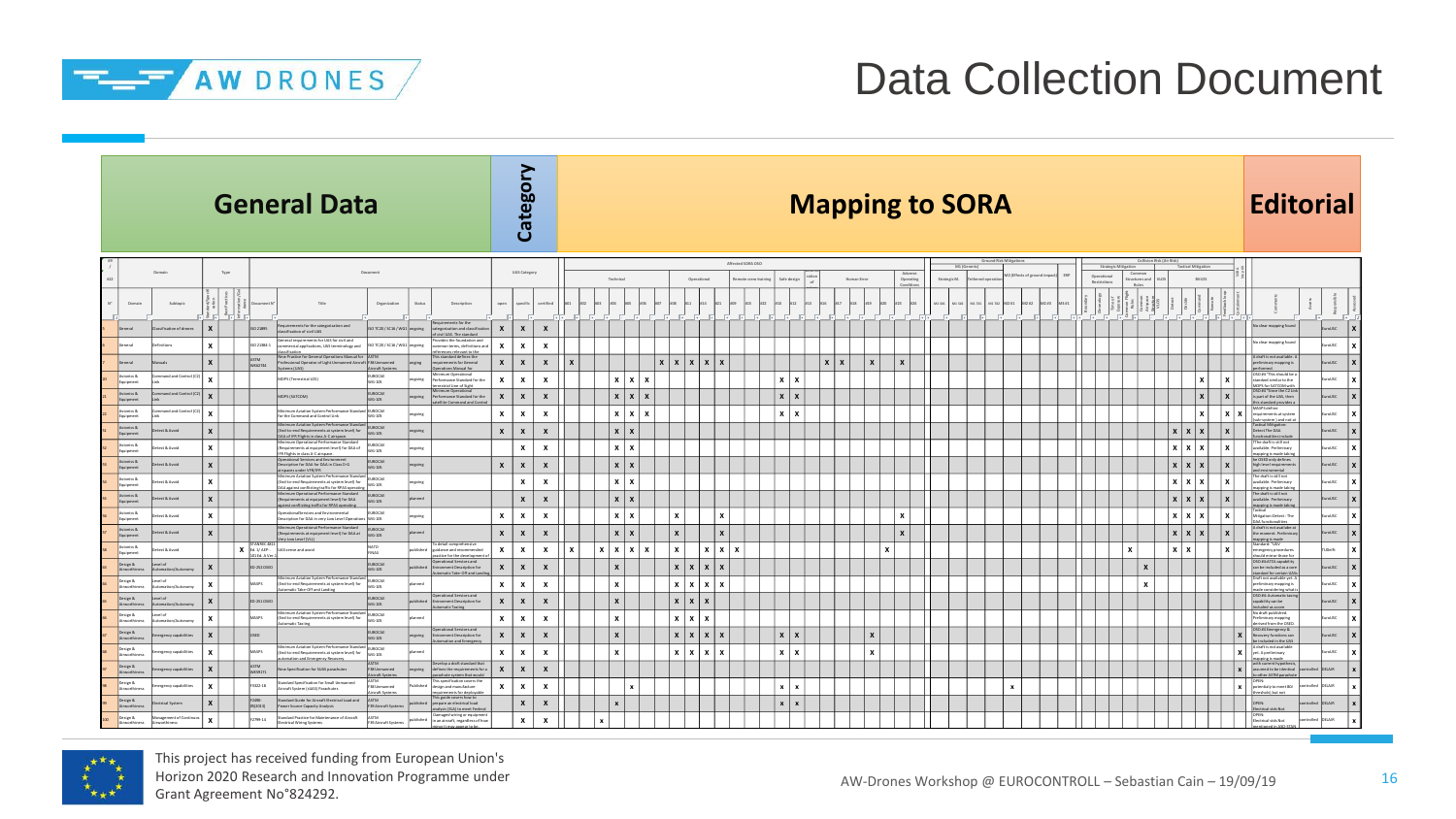

## Data Collection Document – Example

|            | <b>General Data</b>                                                                                    | Category                                                                          |                                                                             | <b>Mapping to SORA</b>                                                                                                                                                                                           | <b>Editorial</b> |
|------------|--------------------------------------------------------------------------------------------------------|-----------------------------------------------------------------------------------|-----------------------------------------------------------------------------|------------------------------------------------------------------------------------------------------------------------------------------------------------------------------------------------------------------|------------------|
| F3330 - 18 | Standard Specification for Training<br>and the Development of Training<br>Manuals for the UAS Operator | - X -<br>$\times$<br>$\times$<br>$\times$<br>$\mathbb{X}$ .<br><br>: $\mathbb{X}$ | $x \mid x \mid x$<br>$\mathbb X$ – $\mathbb X$ – $\mathbb X$<br><b>ASTM</b> | $X - X$<br>$\mathbf{X}=\mathbf{X}$<br>1.1 This specification defines the requirements for<br>training and the development of training manuals for the<br>published unmanned aircraft systems (UAS) operator.<br> |                  |
|            |                                                                                                        | $X - X$<br>$X = X$<br>$X - X$                                                     | $X$ $X$ $X$ $X$<br>$x \mid x$<br>$X$ $X$ $X$                                |                                                                                                                                                                                                                  |                  |
|            |                                                                                                        | $X = X$<br>$X$ $X$                                                                | $X$ $X$ $X$                                                                 | $X - X$<br>$\mathbf{x}=\mathbf{x}$                                                                                                                                                                               |                  |
|            |                                                                                                        | ×<br>$\times$                                                                     |                                                                             |                                                                                                                                                                                                                  |                  |

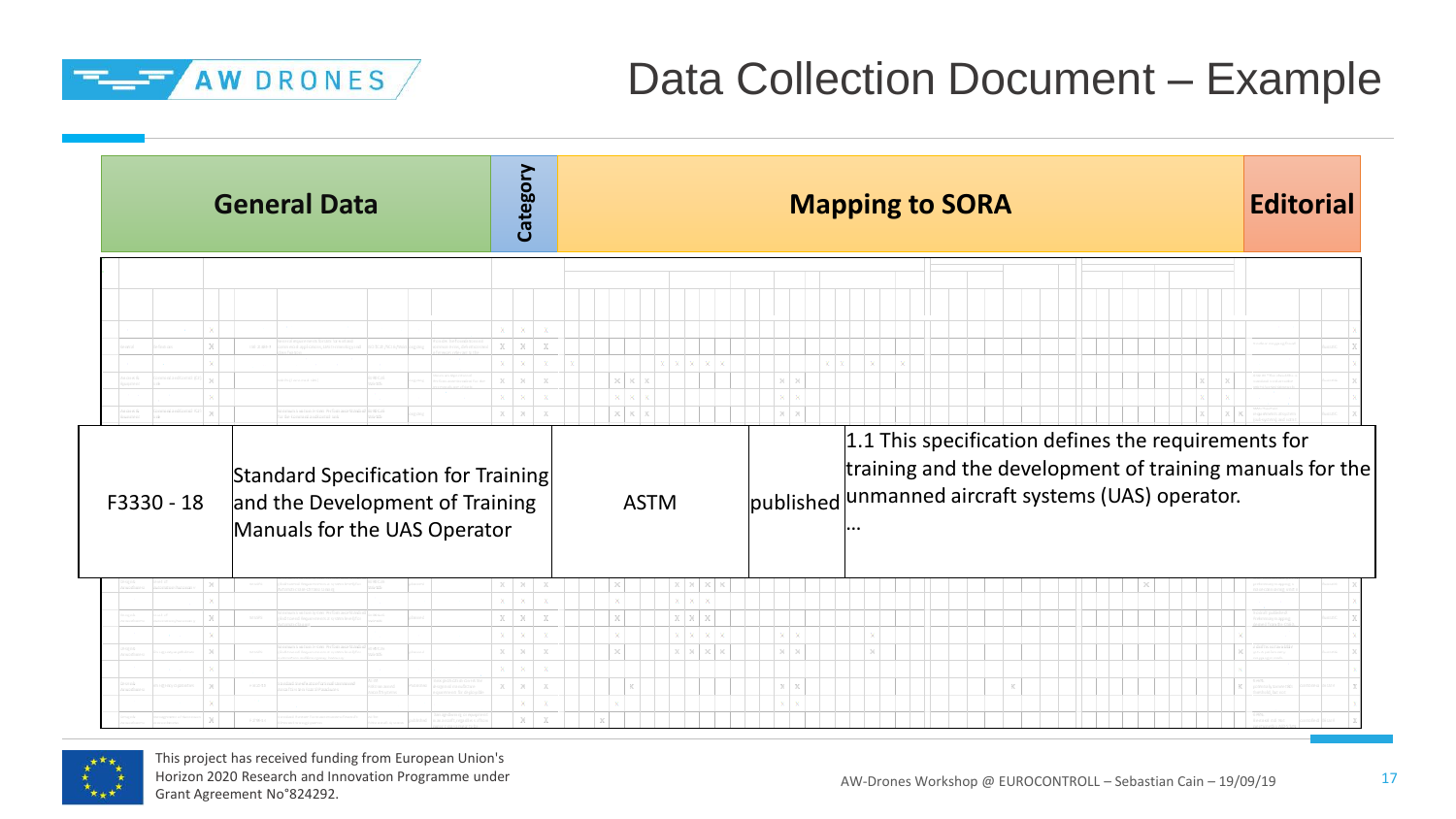

## Data Collection Document – Example

|            | <b>General Data</b>                                                                                                        | Category                                                |         | <b>Mapping to SORA</b> |           |                                                       | <b>Editorial</b> |  |
|------------|----------------------------------------------------------------------------------------------------------------------------|---------------------------------------------------------|---------|------------------------|-----------|-------------------------------------------------------|------------------|--|
| F3330 - 18 | Standard Specification for Training<br>and the Development of Training ASTM<br>Manuals for the UAS Operator                |                                                         | $X - X$ |                        |           | $\mathbbm{X}$<br>$\mathbb X$ $ \mathbb X$ $\mathbb X$ |                  |  |
|            |                                                                                                                            | $\mathbb{X}=\mathbb{X}$                                 |         |                        |           | $X$ $X$ $X$                                           |                  |  |
|            |                                                                                                                            | <b>Domain</b>                                           |         | <b>UAS Category</b>    |           |                                                       |                  |  |
|            | <b>Domain</b><br>$\mathbf{X} = \begin{bmatrix} \sin\theta\theta\cos\theta \\ \sin\theta\sin\theta\cos\theta \end{bmatrix}$ | Subtopic                                                | open    | specific               | certified | $X$ $X$ $X$                                           |                  |  |
|            | Personnel                                                                                                                  | Remote Pilot competence                                 |         | X                      | X         |                                                       |                  |  |
|            |                                                                                                                            | $\times$<br>$\chi$<br>$\boldsymbol{\times}$<br>$\times$ |         |                        |           |                                                       |                  |  |

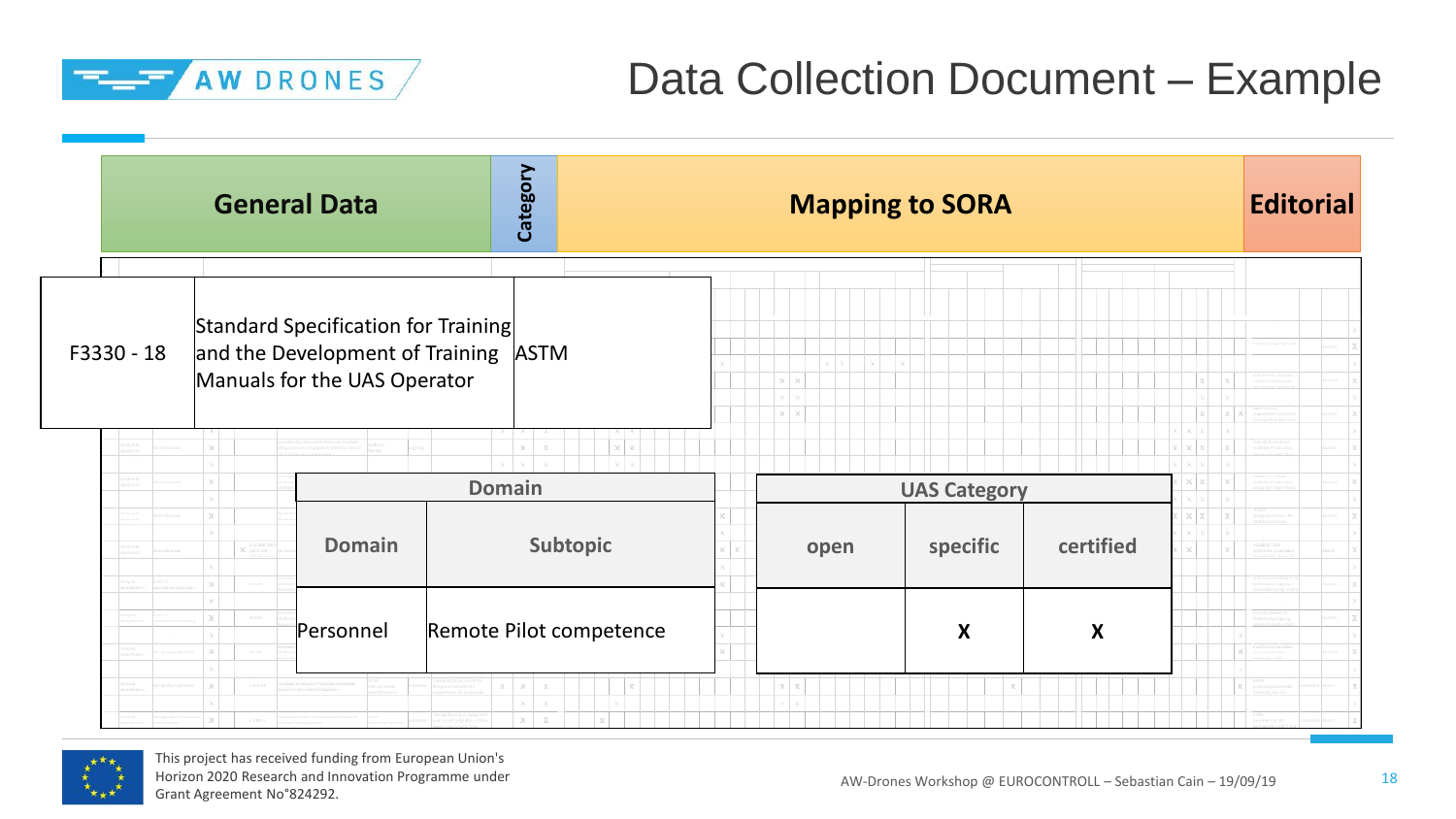|            |     |     | AW DRONES |                  |     |                                                                                                             |                                               |                                                  |     |                              |               | <b>Affected SORA OSO</b> |                                | Data Collection Document - Example |     |                               |                                       |     |     |                    |     |     |     |                                                         |
|------------|-----|-----|-----------|------------------|-----|-------------------------------------------------------------------------------------------------------------|-----------------------------------------------|--------------------------------------------------|-----|------------------------------|---------------|--------------------------|--------------------------------|------------------------------------|-----|-------------------------------|---------------------------------------|-----|-----|--------------------|-----|-----|-----|---------------------------------------------------------|
| F3330 - 18 |     |     |           |                  |     | Standard Specification for Training<br>and the Development of Training ASTM<br>Manuals for the UAS Operator |                                               |                                                  |     |                              |               |                          |                                |                                    |     |                               | systems<br>operation<br>external      |     |     |                    |     |     |     |                                                         |
|            |     |     |           | <b>Technical</b> |     |                                                                                                             |                                               |                                                  |     | <b>Operational</b>           |               |                          | <b>Remote crew</b><br>training |                                    |     | <b>Safe</b><br>design         | supporting UAS<br>bf<br>Deterioration |     |     | <b>Human Error</b> |     |     |     | <b>Adverse</b><br><b>Operating</b><br><b>Conditions</b> |
|            | #01 | #02 | #03       | #04              | #05 | #06                                                                                                         | #07                                           | #08                                              | #11 | #14                          | #21           | #09                      | #15                            | #22                                | #10 | #12                           | #13                                   | #16 | #17 | #18                | #19 | #20 | #23 | #24                                                     |
|            |     |     |           |                  |     |                                                                                                             | of the UAS<br>spection) to<br>sisten cy to th | ocedures<br>alidated an<br>address<br>s with the |     | pcedure<br>lidated<br>adress | $\frac{1}{2}$ | ions (i.e                |                                |                                    |     | $2 \frac{1}{10}$<br>UAS<br>Re | ervices<br>Ig UAS<br>Jate to          |     |     |                    |     |     |     |                                                         |
|            |     |     |           |                  |     |                                                                                                             | X                                             |                                                  |     |                              |               | X                        | X                              | X                                  |     |                               |                                       | X   |     |                    | X   |     | X   |                                                         |

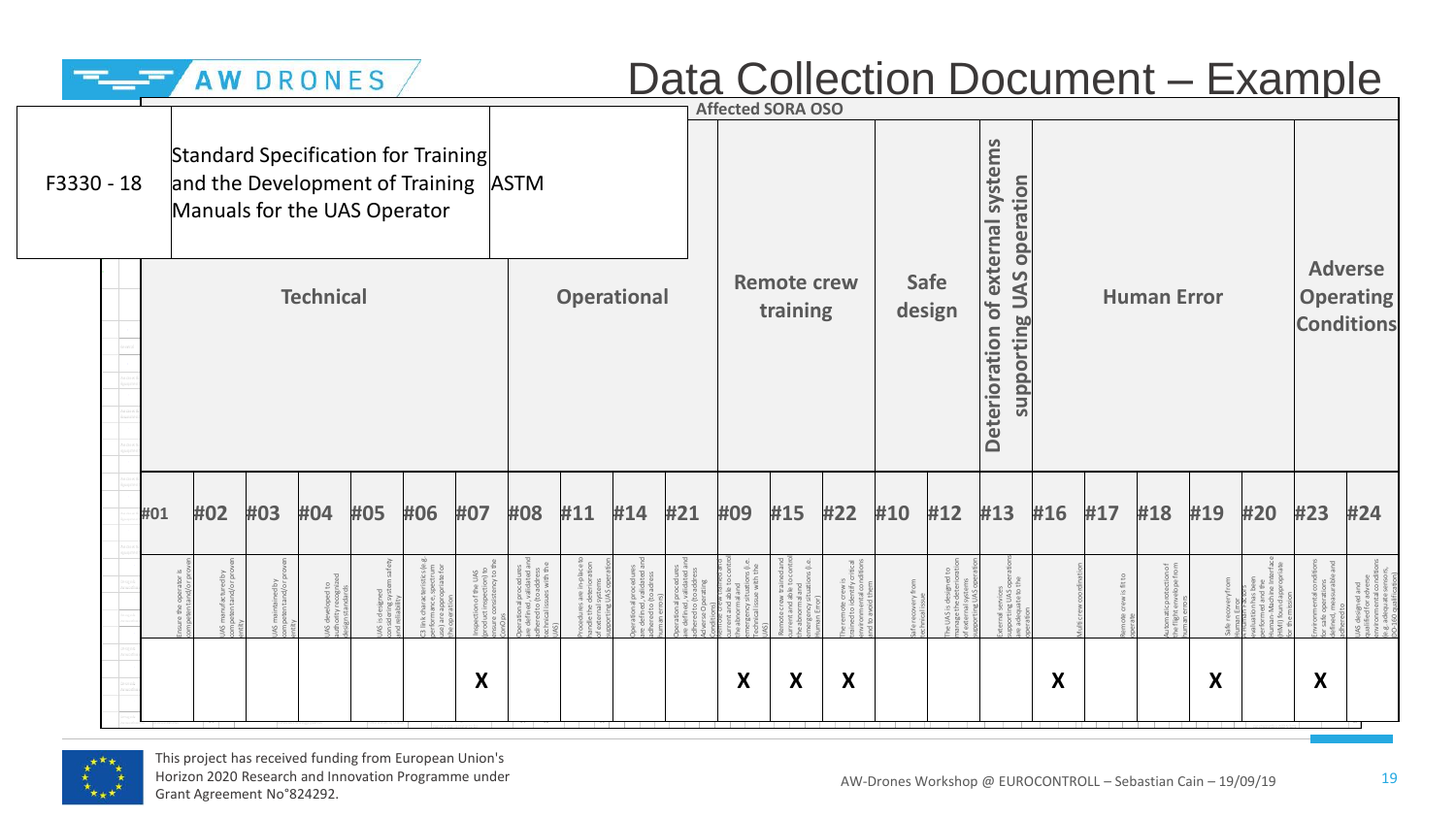| F3330 - 18 |  |                     |              | Standard Specification for Training<br>and the Development of Training ASTM<br>Manuals for the UAS Operator |                              |   |            |  |          |                                           |                            |                             | a Collection Document - Example                 |             |                    |                            |                          |                   |                  |                                   |
|------------|--|---------------------|--------------|-------------------------------------------------------------------------------------------------------------|------------------------------|---|------------|--|----------|-------------------------------------------|----------------------------|-----------------------------|-------------------------------------------------|-------------|--------------------|----------------------------|--------------------------|-------------------|------------------|-----------------------------------|
|            |  |                     |              | <b>Ground Risk Mitigations</b>                                                                              |                              |   |            |  |          |                                           |                            |                             | <b>Collision Risk (Air Risk)</b>                |             |                    |                            |                          |                   |                  |                                   |
|            |  |                     | M1 (Generic) |                                                                                                             | <b>M2 (Effects of ground</b> |   |            |  |          |                                           |                            | <b>Strategic Mitigation</b> |                                                 |             |                    | <b>Tactical Mitigation</b> |                          |                   |                  | Step <sub>#9</sub><br><b>SORA</b> |
|            |  | <b>Strategic M.</b> |              | <b>Tethered</b><br>operation                                                                                | impact)                      |   | <b>ERP</b> |  |          | <b>Operational</b><br><b>Restrictions</b> |                            |                             | <b>Common</b><br><b>Structures</b><br>and Rules | <b>VLOS</b> |                    |                            | <b>BVLOS</b>             |                   |                  |                                   |
|            |  |                     |              | M1 S#1 M1 S#2 M1 T#1 M1 T#2 M2 #1                                                                           | M2 #2 M2 #3                  |   | M3 #1      |  | Boundary | Chronology                                | <b>Exposure</b><br>Time of | Flight Rules<br>Common      | Structure<br>Common<br>Airspace                 | VLOS        | <b>Detect</b>      | <b>Decide</b>              | Command                  | Execute           | Feedback<br>loop | Containment                       |
|            |  |                     |              | $rac{1}{\sqrt{2}}$                                                                                          |                              | X |            |  |          |                                           | that<br>time               |                             | ure<br>hysica<br>s, and<br>s, and               |             | e (ARC-<br>for the | e (ARC-<br>mmand           | euvre (ARC-<br>: Execute | re (ARC<br>adback |                  |                                   |

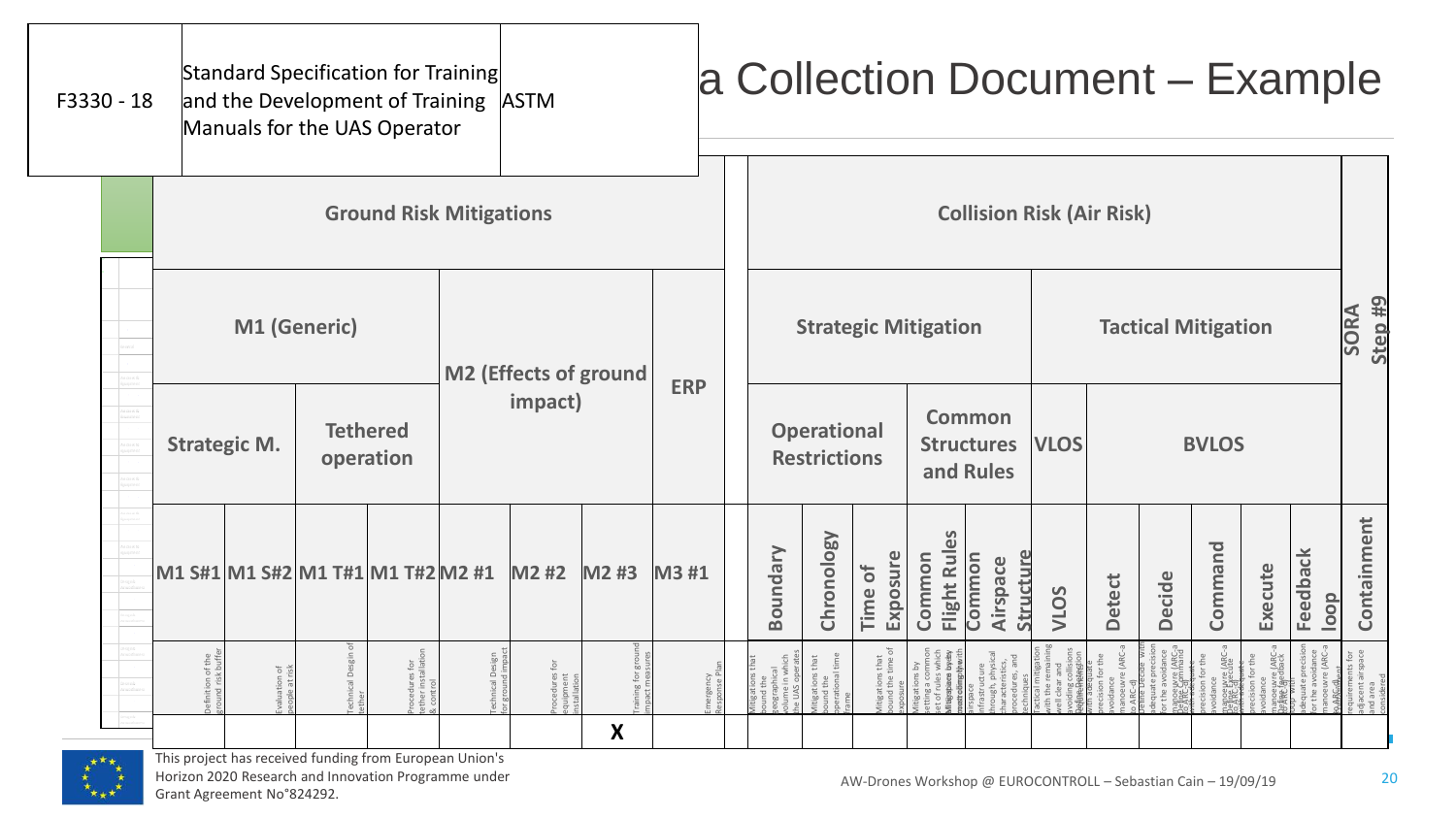

## Data Collection Document – Example

|            | $\geq$<br>Standard Specification for Training                                                                                                                                                                                                                                                                                                                                                                                                                                              | <b>Mapping to SORA</b> |            |            | <b>Editorial</b> |
|------------|--------------------------------------------------------------------------------------------------------------------------------------------------------------------------------------------------------------------------------------------------------------------------------------------------------------------------------------------------------------------------------------------------------------------------------------------------------------------------------------------|------------------------|------------|------------|------------------|
| F3330 - 18 | and the Development of Training ASTM<br>Manuals for the UAS Operator                                                                                                                                                                                                                                                                                                                                                                                                                       |                        |            |            |                  |
|            |                                                                                                                                                                                                                                                                                                                                                                                                                                                                                            |                        | Access     | Responsib  | Assessed         |
|            | This specification defines the requirements for training and the development of training<br>manuals for the unmanned aircraft systems (UAS) operator. The standard includes<br>requirements or best practices, or both, for documentation and organization of a<br>professional operator (that is, for compensation and hire) for the purposes of internal<br>training programs.<br>The standard may cover the development of a training syllabus that includes Multi Crew<br>coordination |                        | controlled | <b>DBL</b> | X                |

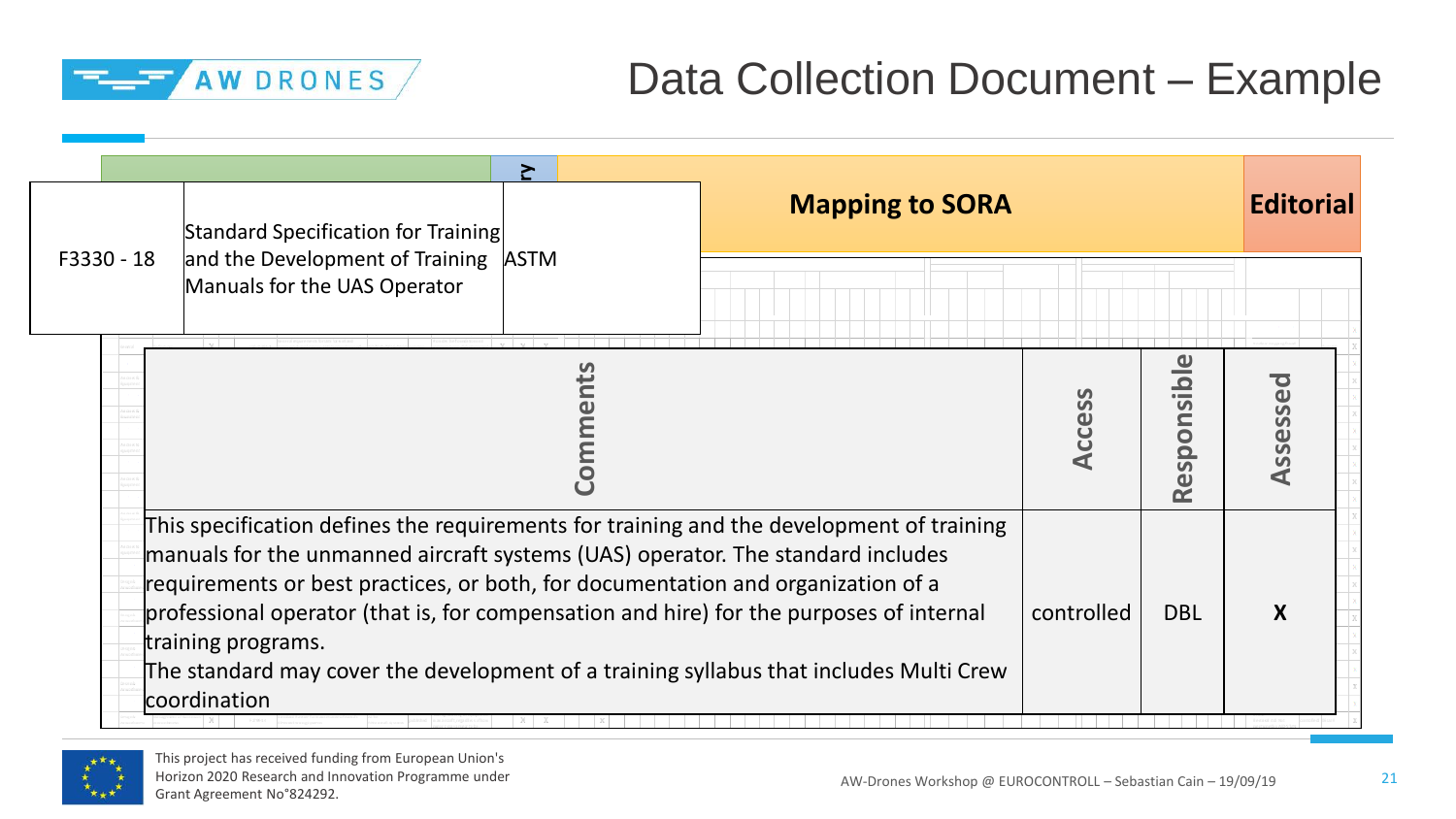

### Current Status

#### **Status**

Currently >600 documents in the table ~50% of documents mapped Feedback from partners & EASA experts

#### **Progress**

Data collection Data mapping to SORA Adaption to new proposed Domain system Data assessment (first step)